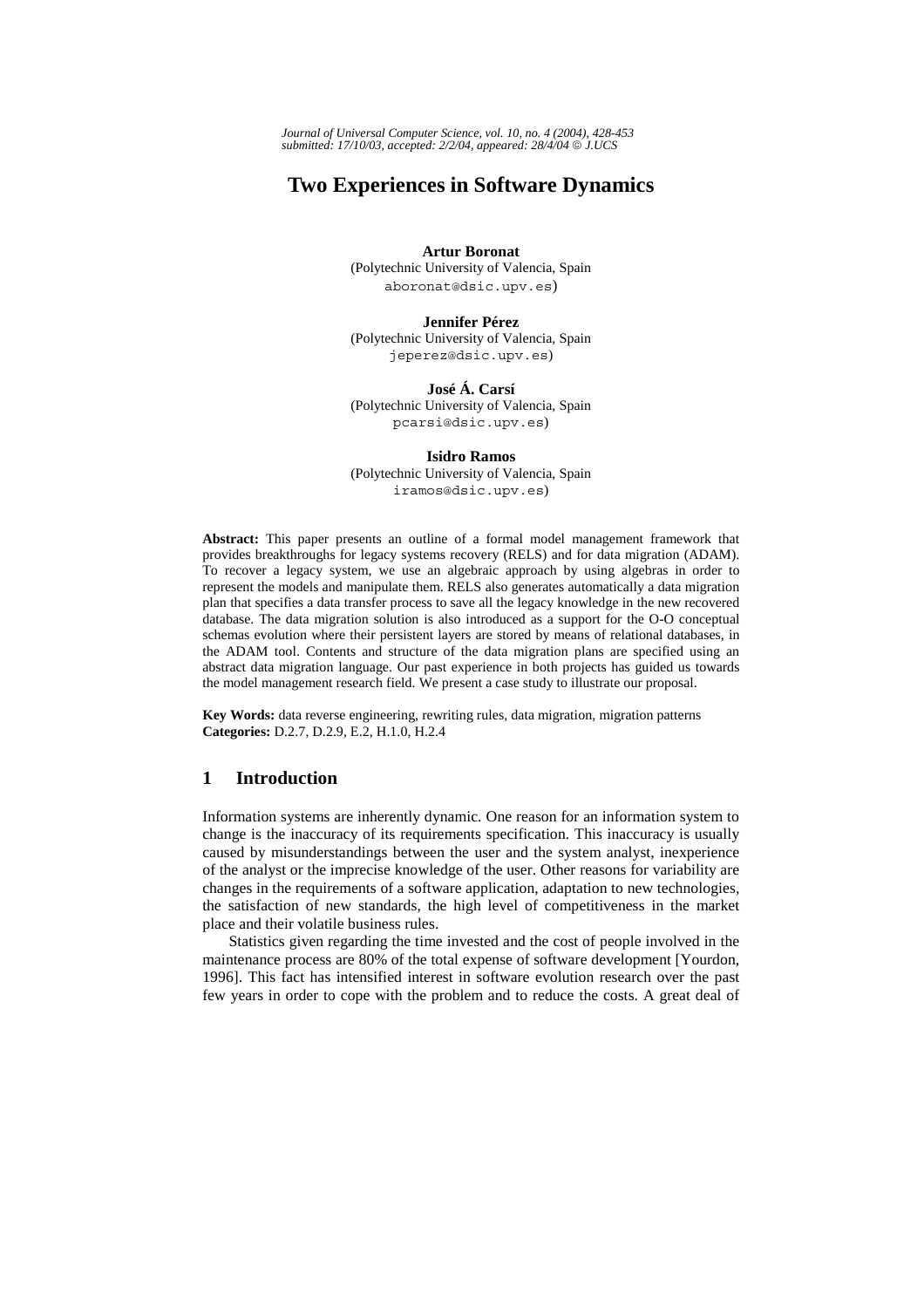

**Figure 1**: Paradigm of automatic prototyping

work has been done in this area, and it has focused mainly on the automatic software development approach to improve the time and cost invested in the life cycle of a software system. Our work is based on the paradigm of automatic prototyping proposed in [Balzer, 1985] [see Fig. 1].

Existing CASE tools are able to generate applications from specifications. They are commonly referred to as model compilers, and they use visual models from which the application code and the database schema can be generated automatically from the conceptual schema of a system. The automatic generation can be complete, e.g., Oblog Case [Sernadas, 1994], or partial, e.g., Rational Rose [Rational], System Architect [SystemArchitect], Together [TogetherSoft]. However, none of these tools provides full support for the volatile nature of an information system. Technologies used for software development become obsolete, when new technologies providing new and better features appear. However, software products are kept in use as long as they are useful and efficient, and gather much knowledge in their databases. Nevertheless, as they become obsolete they become more difficult to maintain. Such systems are called legacy systems and their adaptation to new technologies or even the introduction of changes involves much effort.

Another problem related to the dynamic behavior of an information system concerns the addition of new requirements during the life cycle. Using one of the above-mentioned tools, the change may be applied to the model and the new application and its database are regenerated automatically. Consequently, we have two conceptual schemas, i.e., the original and the evolved one, and we obtain two databases, the one corresponding to the first conceptual schema, which stores all the knowledge that the original application has produced while it has been working, and the new generated one, which remains empty. In this case, the problem solution focuses on finding a way to migrate the information produced by the first application into the new database.

In this paper, we present a solution for both model management problems. We explain how to solve them by means of two tools that use algebraic formalisms and pattern techniques: the legacy system recovery tool and the data migration tool. The rest is organized as follows: first, we present a motivating scenario involving both problems: a legacy system recovery and its evolution [see Section 2]; we then present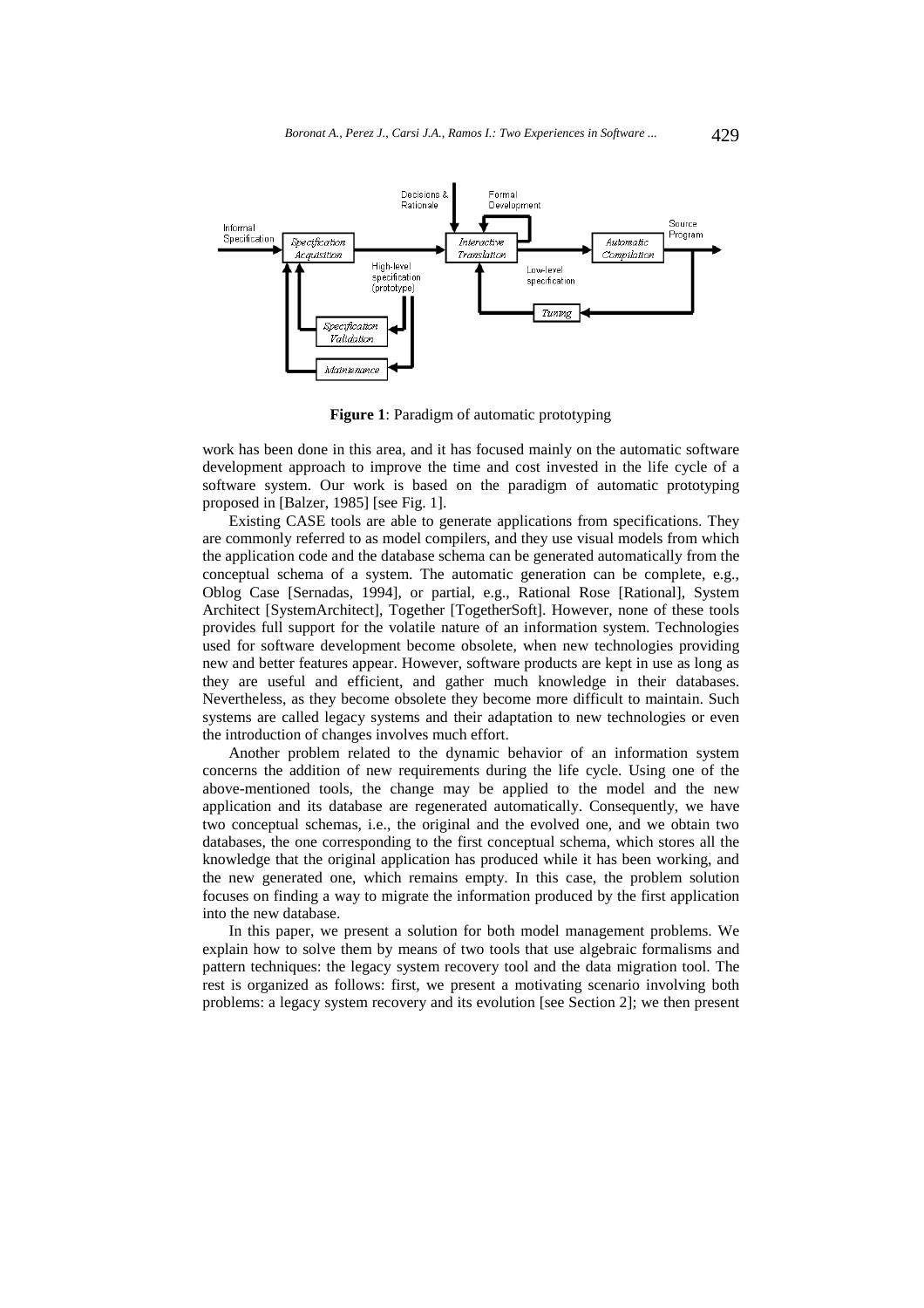the legacy system recovery tool [see Section 3] and the data migration tool [see Section 4], along with some experimental results [see Section 5]; we report on the related work [see Section 6], and present some conclusions and future work directions [see Section 7].



**Figure 2**: Motivating scenario

# **2 Motivating Scenario**

[Fig. 2] presents a motivating scenario and exemplifies the recovery of a legacy system and its later evolution. It is a car maintenance company that has been working for a large car dealership. The maintenance company works with an old application in which the information is stored in a simple relational database that does not take integrity constraints into account. The car dealership has recently acquired the car maintenance company and they have decided to migrate the old application so that it is O-O, although the database layer will remain relational. This time, new integrity constraints are provided in the new relational database in order to improve maintainability. Consider the part of the legacy system that stores information about invoices in the example. Each invoice contains data about the task performed in a specific period of time and at a specific price.

To recover the legacy system, a designer has to build a semantically equivalent O-O conceptual schema that captures the semantics in the legacy system. This task is usually done manually, which is prone to human errors and amounts to high development costs. The first step is a manual, reverse-engineering process in which the designer detects that the legacy table can be divided into two classes: one containing the information about a task to be performed, and another that represents the collection of tasks performed for a specific customer, i.e., the InvoiceLine class and the Invoice class. (The results in [Hainaut, 1996], [Premerlani, 1994] or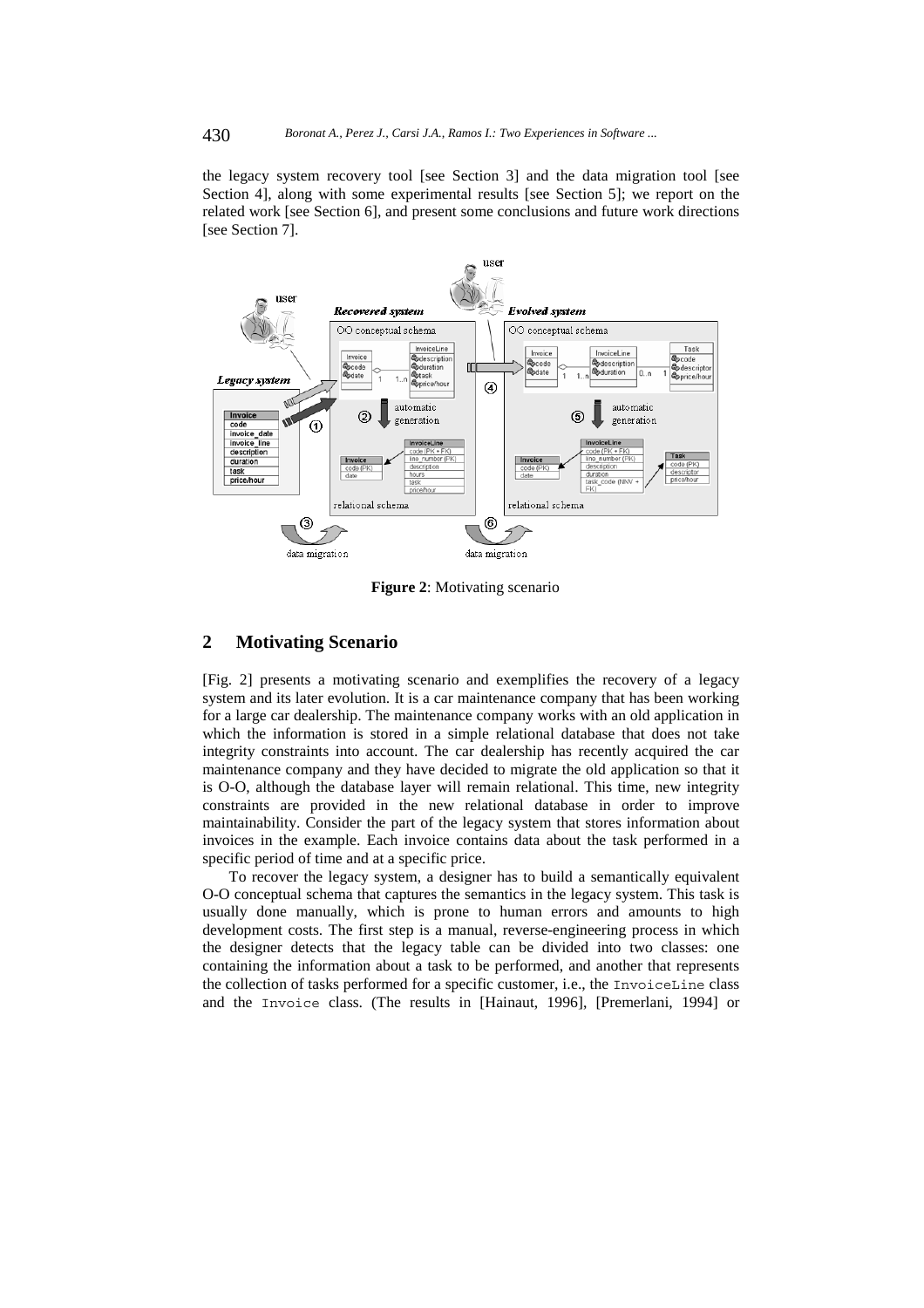[Ramanathan, 1996] can be applied here.) Once the model is complete, the relational database has to be generated. Here the designer can use a CASE tool to generate the new relational schema automatically. Despite obtaining a relational schema, these tools do not take into account legacy data.



**Figure 3**: Legacy database recovery process in the RELS tool

The experience of the maintenance company is stored in its database and, it is expected to be preserved in the new database. Several DBMS allow for data migration using their own ETL (Extract, Transform  $&$  Load) tools. This migration can be done by means of SQL statements or user defined scripts which can be executed on the database. Although ETL tools provide friendly interfaces to migrate data, DB administrators must write migration code manually, which is error-prone and costly.

Once the O-O conceptual schema has been obtained from the legacy database and its data has been migrated to the new database, a design problem is detected in the resulting schema: information about the same tasks is repeated and appears in several instances of the InvoiceLine class. Then, the designer decides to change the O-O conceptual schema by dividing the InvoiceLine class into two classes: a new class called Task that represents a task with information such as the price per hour, and the InvoiceLine class that keeps the remaining information. The change is applied to the conceptual schema and a new empty database is generated by means of the previous CASE tool. The data migration problem comes up again. Although ETL tools can be used as before, this situation differs from the first case since the data migration process has to be specified. Now, the original O-O conceptual schema must be compared with the evolved one in order to obtain mappings between their respective databases. Thus, the designer that has applied changes to the original O-O conceptual schema must supervise the data migration process in order to provide knowledge about the system, and it becomes a very complex solution.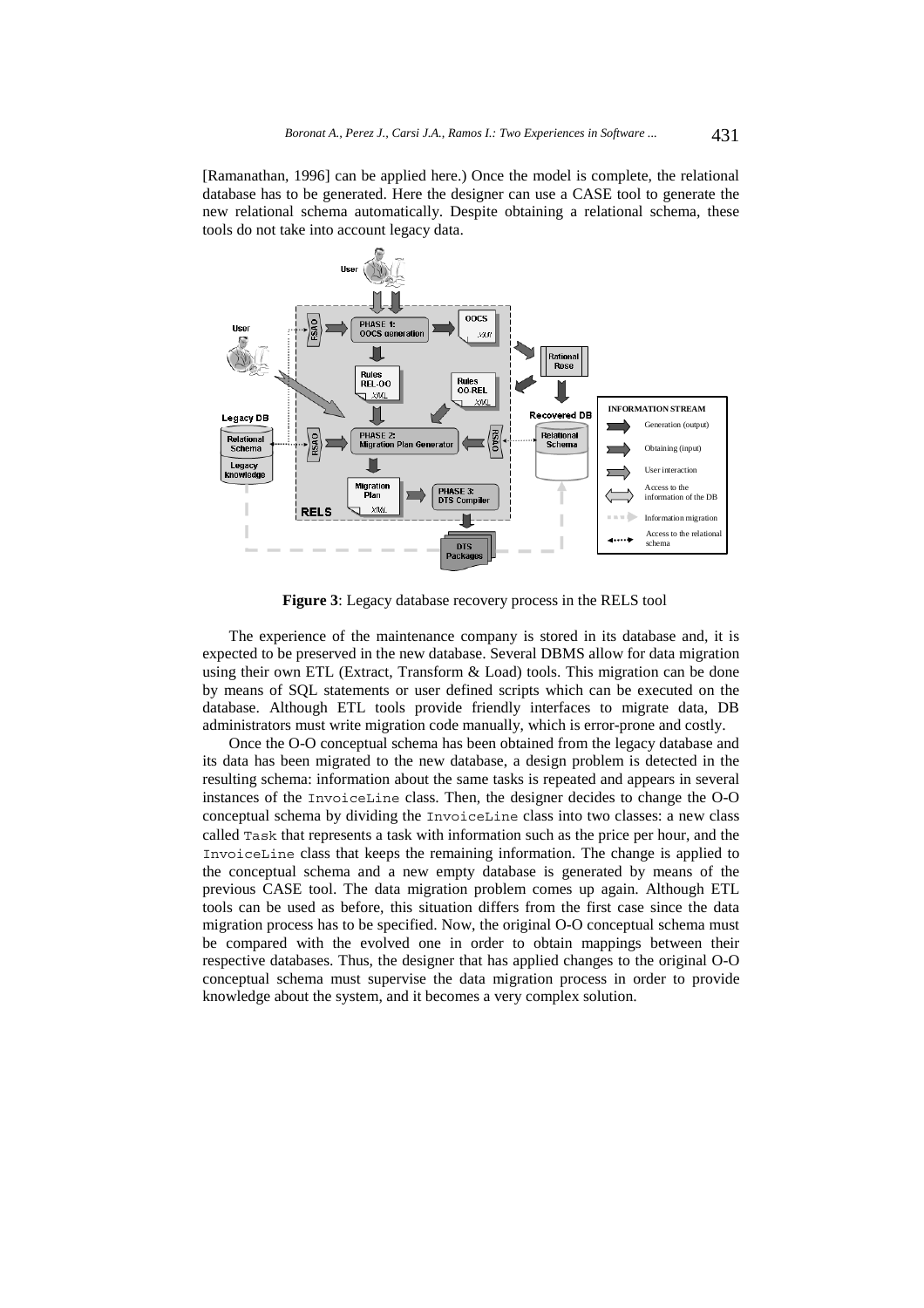In the following sections, we present two tools that provide a solution for both problems using formalisms and pattern techniques. This solution consists of an automated process that backs up the designer's work easily and efficiently.

## **3 RELS: Reverse Engineering of Legacy Systems**

Legacy systems can be defined informally as "software we do not know what to do with, but still performs a useful job" [Ward, 1995]. They are information systems that have been developed by means of methods, tools and database management systems that have become obsolete, but they are still being used due to their reliability. The following features characterize them:

- Software architecture based on obsolete technology that may have been patched to adapt to new requirements, which complicates maintenance.
- Poor, complex documentation that prevents effective maintenance, making it necessary to check the source code to understand the functionality.
- − Cumulative experience working with the system that has filled its database with information that is significant for the company.

As in all complex systems with a medium life cycle, the requirements for this kind of applications change continuously. There are two main approaches to performing changes in these systems. On the one hand, the legacy system can be patched. The disadvantages to this approach are that the technology does not consider new features to improve either code reuse, quality or documentation generation, and that the staff that will develop the new part of the system needs to be re-trained. On the other hand, the whole system can be developed with a new technology taking advantage of all of its features. Both approaches imply a high cost, but we prefer the second option because the former delays the transition to into a new technology only temporarily, which makes maintenance harder each time the system is changed.

RELS (Reverse Engineering of Legacy Systems) provides a solution to this problem by applying the second approach to the structure of an application. It uses a reengineering process to rebuild the legacy system into a semantically equivalent one with a new technology. This process consists of the following steps:

- A data reverse engineering process that extracts an abstract description from the legacy system database to find its structure and its behavior. Changes can be applied to it in order to adapt the systems to new requirements or to new technologies. Our tool recovers a legacy database and obtains the static component of an equivalent O-O conceptual schema using formal methods.
- A forward engineering process that generates the software application (its structure in our case) based on a specific technology from the abstract description extracted from the legacy system. We use the Rose Data Modeler add-in by Rational [Boggs, 2002].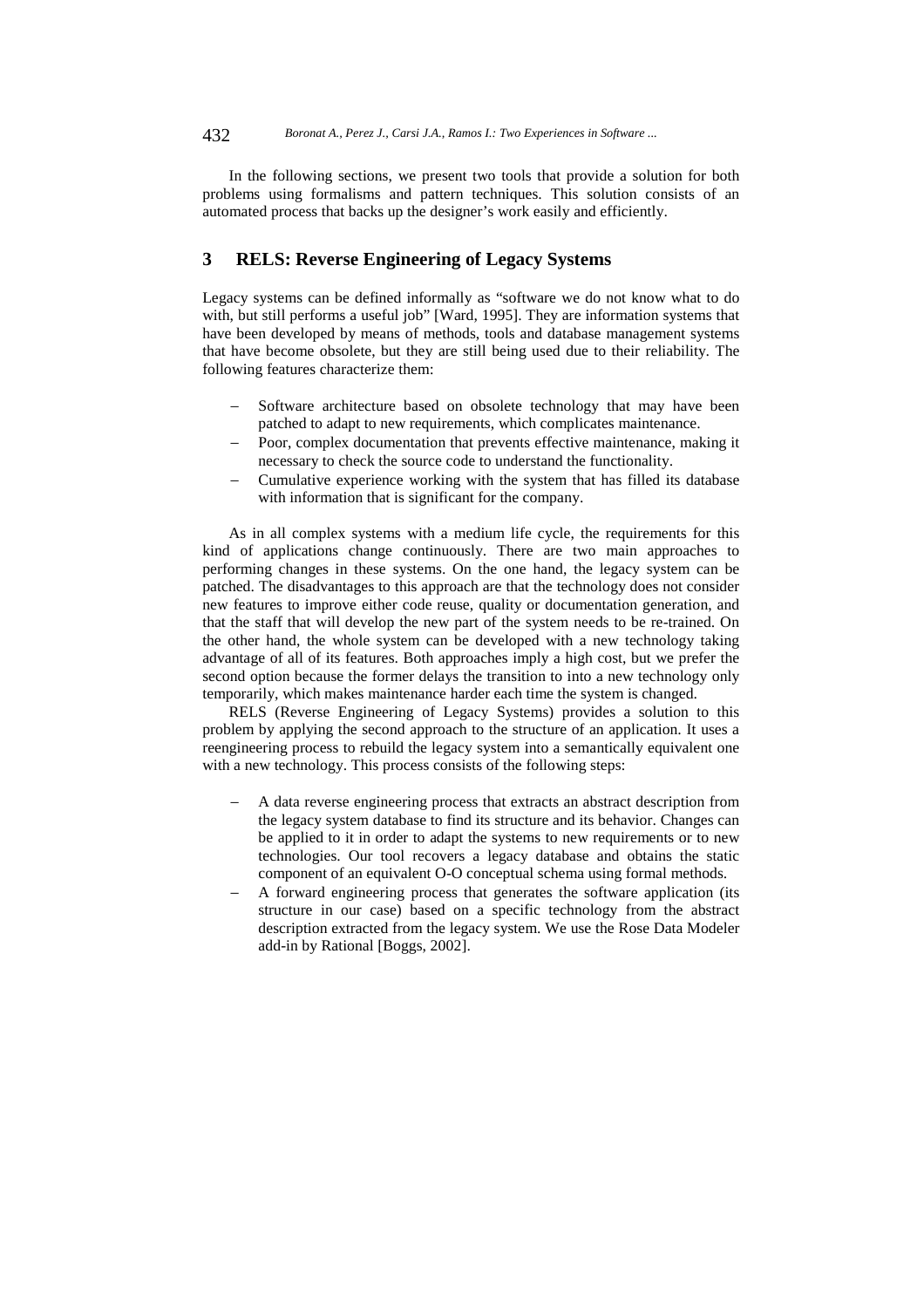```
SPFC
      m-ra]
USING table + column + data_type + nut\_null + ...
SORTS m-rel
nps
       create_database: --> m-rel
       add_table: table m-rel --> m-rel
       add column: column data type not null table m-rel --> m-rel
       add_cctr_pk: col_list table m-rel --> m-rel ...
ENDSPEC
```
#### **Table 1**: Relational specification module

Our tool also allows to migrate data from the legacy database to the new one. The data reverse engineering process and the data migration process reduces the time needed and the number of people involved in the data evolution process. This optimization can be achieved due to the tasks that are performed behind the scenes, and it produces results that can be modified by the analyst. In this case, the process is semi-automatic. The tool performs the following phases [see Fig. 3]:

- A UML conceptual schema is obtained by applying a data reverse engineering process in order to recover a relational legacy database. Both relational and UML conceptual schemas are represented using an algebra.
- − The data migration plan is compiled into DTS<sup>1</sup> packages whose execution migrates data from the legacy database to the new one automatically.
- The rewriting rules applied in the first phase and the patterns used by the Rose Data Modeler add-in to generate the new relational schema are used to describe a data migration plan using a declarative language.

#### **3.1 Data Reverse Engineering Phase**

-

This phase takes the relational model of the legacy database as input and generates an O-O model that is equivalent to the previous one. These models are represented as terms of ADTs (Abstract Data Types) that are related by means of rewriting rules that are applied to the term that represents a relational schema by a TRS (Terms Rewriting System).

*Term Rewriting Mechanism:* An ADT is composed of a group of specification modules, each of which provides a set of operations (constructors and functions) to define terms and axioms to establish relations among them. Therefore, we define two ADTs in order to represent both relational and O-O conceptual schemas:

− A relational conceptual schema is represented as an algebraic term that is based on the syntactic and semantic rules provided by the relational ADT, which consists of several specification modules, each of which is related to a

 $<sup>1</sup>$  Data Transformation Services (DTS) is a SQL Server feature that allows the transfer</sup> of data among heterogeneous databases.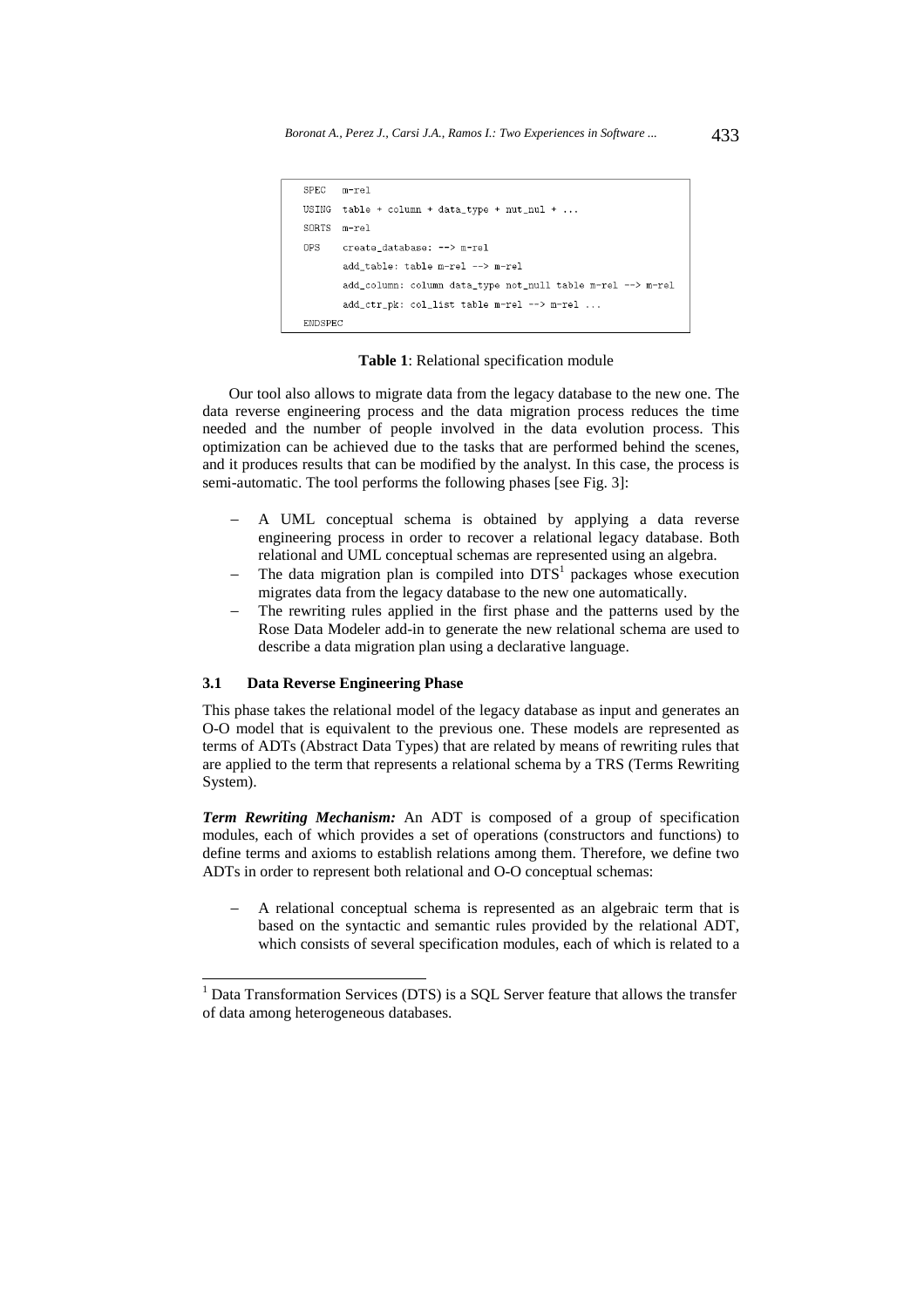relevant element of the relational model. The relational model specification module (m-rel in [Tab. 1]) is the core module that provides rules to define a relational conceptual schema term. A constructor is used to define an element of the relational model as a term, e.g., a table. Furthermore, axioms are used to specify the natural composition order between elements of the relational model, e.g., tables are composed of columns, indicating a compositional relationship between the specification modules of the relational ADT.

The O-O model specification module (m-oo in [Tab. 2]) is the core module of the O-O ADT. It is composed of other modules that represent elements of the O-O model, e.g., a class or an aggregation, and it expresses how to generate terms that combine the rules of its components. Thus, it provides the rules to generate O-O conceptual schema terms.

```
SPEC
      m-oo
USING
      class + aggregation + specialization + ...
SORTS m-00OPS
       create schema: --> m-oo
       add_class: class m-oo --> m-oo
       add_identif: attr_list class m-oo --> m-oo
       add_ctt_att: attribute data_type bool class m-oo --> m-oo
       add_vbl_att: attribute data_type bool class m-oo --> m-oo
       add_aggregation: aggregation class class rol rol nat nat
                        nat nat bool bool bool bool m-oo --> m-oo ...
ENDSPEC
```
### **Table 2**: O-O specification module

Once we can define conceptual schemas as terms of both relational and O-O ADTs, we can relate each element of the relational ADT with different elements of the O-O ADT that are semantically equivalent. An ADT consists of specification modules, and a module can be formed by other modules, as we saw in the cases of the m-rel and m-oo modules. Thus, a new ADT is defined to relate elements of both relational and O-O ADTs. The rules of m-rel-oo relate the operators of the specific ADTs so that a term of the relational ADT is translated into a term of the O-O ADT. These rewriting rules, which represent the correspondences between elements of the relational model and elements of the O-O model, are applied automatically by a term rewriting system. Ours is finite and non-confluent, because we can obtain several O-O terms from the same relational term, i.e. several possible representations. When the TRS applies the rewriting rules of the m-rel-oo specification module to a relational term, subterms of both relational and O-O ADTs coexist in the intermediate terms that belong to m-rel-oo ADT. At the end of the rewriting process, the entire term belongs to the O-O ADT [Pérez, 2003].

The rewriting process is automatic but the user can validate whether the rules applied are the most suitable, because an element of the relational model might be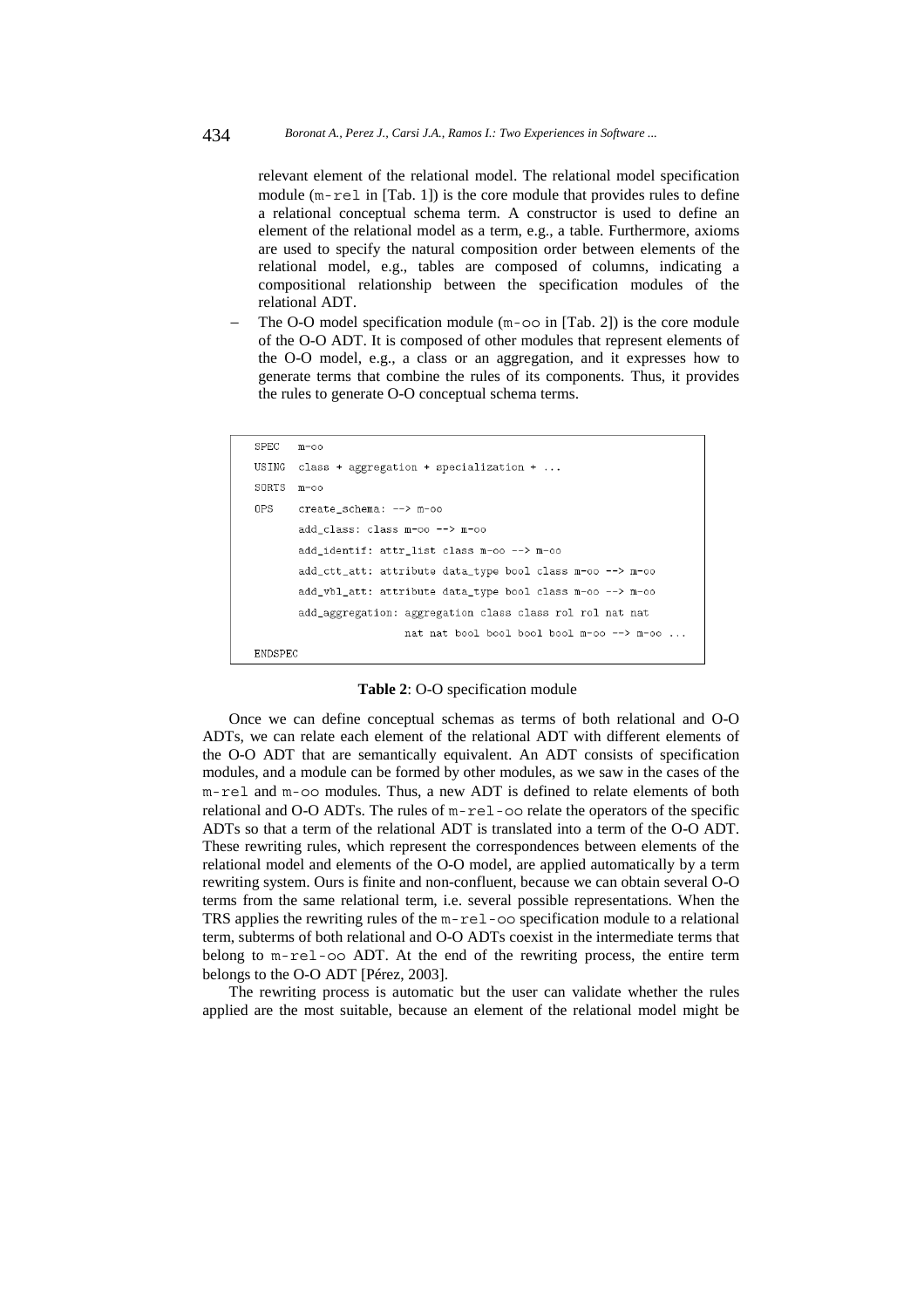represented by several elements of the O-O model. The tool supports decisions of this kind by providing the user with a set of potential rewriting rules that are syntactically correct in each rewriting step. To reduce the interactions required by the user, we have taken into account the criterion that legacy databases were usually designed with access efficiency in mind.

*The Data Reverse Engineering Process:* The input of this phase is a relational schema of a legacy database, and it generates two XML documents as output: one that represents the O-O conceptual schema generated, and another that contains the rewriting rules applied to obtain the final O-O conceptual schema. In this phase the process that produces these outputs has three steps:

- Reading the relational schema of the legacy database. The access to the relational schema is performed by means of an API called RSAO in [Fig. 3]. This step builds a term of the defined relational ADT that represents the relational schema obtained from the legacy database. It also considers features of the old DBMS or other repository forms that do not allow for the definition of integrity or reference constraints, which are usually built into the business logic of the legacy system. Thus, user interaction may be necessary to provide additional information to obtain a complete relational conceptual schema. This extra information is added to the relational term obtained from the relational database by means of an intuitive graphical interface.
- Translation of the relational term into an O-O term by means of the rewriting rules described in the previous section. The user may decide to apply other rewriting rule than the default rules chosen by the TRS in order to generate an O-O term that is more accurate.
- Storage of the O-O term as an O-O conceptual UML schema in XMI, which allows to read the O-O conceptual schema generated with most CASE tools. The rewriting rules applied in the translation process are written to an XML document that will be used in the second phase.

#### **3.2 Relational Migration Plan Generator**

This phase generates a migration plan that specifies what information must be copied from the legacy database to the new database. Its inputs are two XML documents that contain the mappings between elements of the legacy relational schema and elements of the recently generated O-O conceptual schema, and between the elements of this O-O conceptual schema and elements of the new relational schema generated by the Rose Data Modeler add-in.

The migration plan generator applies a set of patterns to the input correspondences and produces a migration plan that is specified using a relational declarative language. The use of a declarative language provides independence from the specific DBMSs used to support the databases. Additionally, this phase checks the constraints of the target database in order to avoid constraint violation.

*Relational Migration Plan:* A relational migration plan specifies the actions that must be performed to copy data from the legacy database to the new one, generated from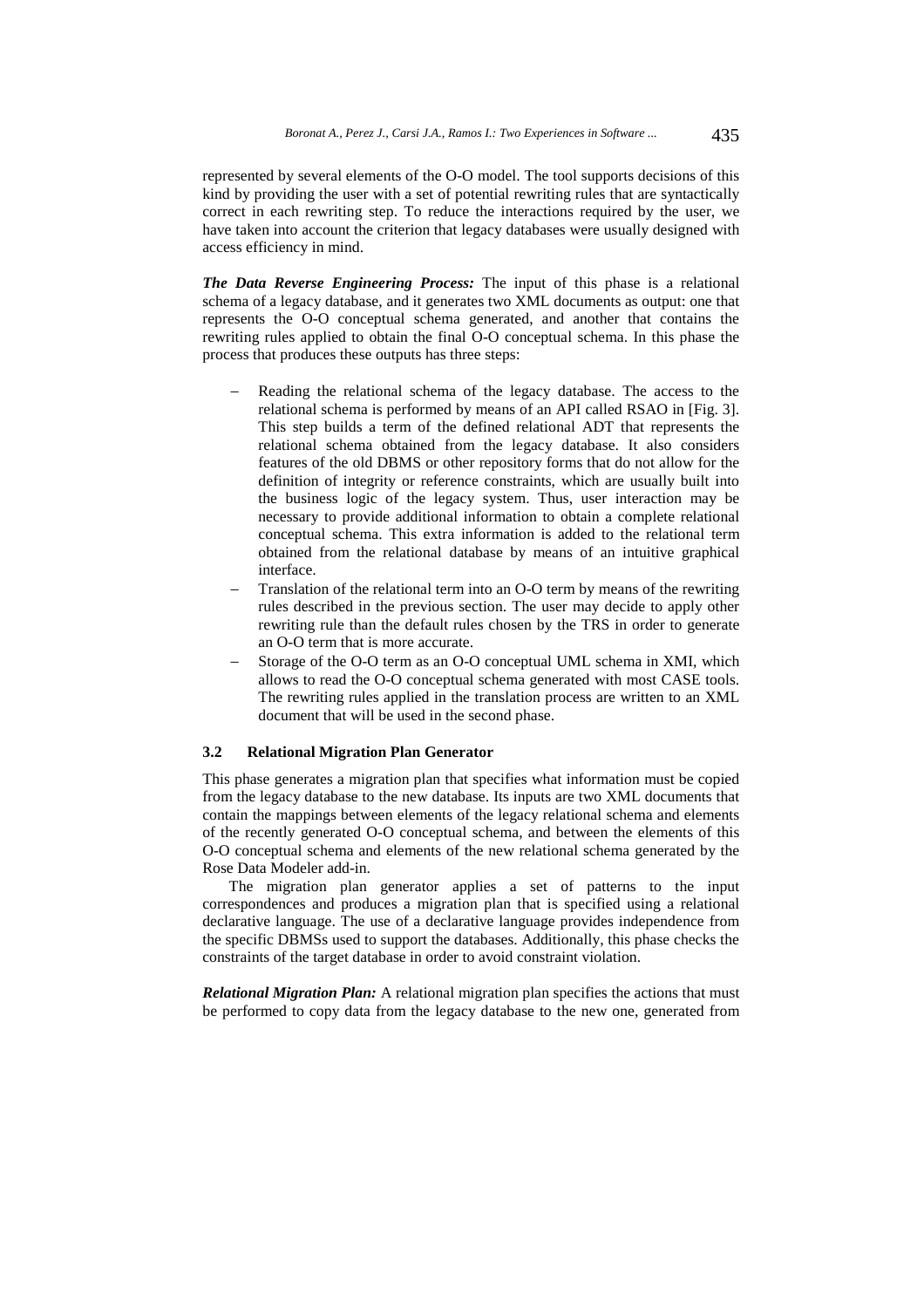the recovered O-O conceptual schema. The migration plan consists of a set of migration modules. There is one such module for each table of the target database that assigns a view over the legacy database to each target table. Migration modules contain a set of mappings between columns of the source view and the target table that constitute the migration expressions that can be used in a migration plan and they are specified by means of the relational declarative language.

| add_ctr_pk([code, invoice_line], LegacyInvoice, | add_identif(line_number, InvoiceLine,                       |
|-------------------------------------------------|-------------------------------------------------------------|
| add_ctr_unique([code, invoice_line],            | add identif(code, Invoice,                                  |
| LegacyInvoice,                                  | add_unique(line_number, InvoiceLine,                        |
| add_column(price/hour, currency, false,         | add_unique(code, Invoice,                                   |
| LegacyInvoice,                                  | add_vbl_att(price_hour, currency, true,                     |
| add_column(task, string, false, LegacyInvoice,  | add_vbl_att(task, string, true,                             |
| add_column(duration, int, false, LegacyInvoice, | add_vbl_att(duration, int, true,                            |
| add_column(description, string, false,          | add_vbl_att(description, string, false,                     |
| LegacyInvoice,                                  | add_ctt_att(line_number, int, true,                         |
| add_column(invoice_line, int, false,            | add_vbl_att(invoice_date, date, true,                       |
| LegacyInvoice,                                  | add ctt att(code, int, true,                                |
| add_column(invoice_date, date, false,           | (add_aggregation(agg_Invoice_InvoiceLine,                   |
| LegacyInvoice,                                  | Invoice, InvoiceLine, 1, 1, 1, n, false, true, false,       |
| add_column(code, int, false, LegacyInvoice,     | true.                                                       |
| add_table(LegacyInvoice,                        | add class(Invoice,                                          |
| create_database()))))))))))))))))))             | add_class(InvoiceLine, create_schema()))))))))))))))))))))) |
| (a)                                             | (b)                                                         |

**Table 3:** A relational term that represents the Invoice table of the legacy database (a), and an O-O term that represents the two aggregated classes of the new conceptual schema

The automatic generation of the migration plan takes its structure and its contents into account. Thus, two kinds of patterns are used: migration patterns and migration expression patterns. The migration plan generator gets the rewriting rules applied during the reengineering process from the two input XML documents, one from the data reverse engineering phase and another from the Rose Data Modeler. These rules provide enough information to determine what migration modules are needed and which tables of the legacy database form the source view for each module. Thus, the generator constructs the migration modules by applying the migration patterns. Then, it applies the migration expression patterns in order to map the attributes of the source view onto the corresponding attributes of the target table in each migration module Once the migration plan is finished, the generator writes it to an XML file.

*Constraint Checking:* Referential and integrity constraints in the target database imply new problems to the migration process because the legacy database is not supposed to support them. The migration plan generator checks these constraints to avoid errors during the data migration execution. To obtain the meta-information required about referential and integrity constraints of a database to generate the data migration plan, we focus on SQL99 [Türker, 2001]. Relational DBMS that are compliant with SQL99 associate to each database a set of tables that contain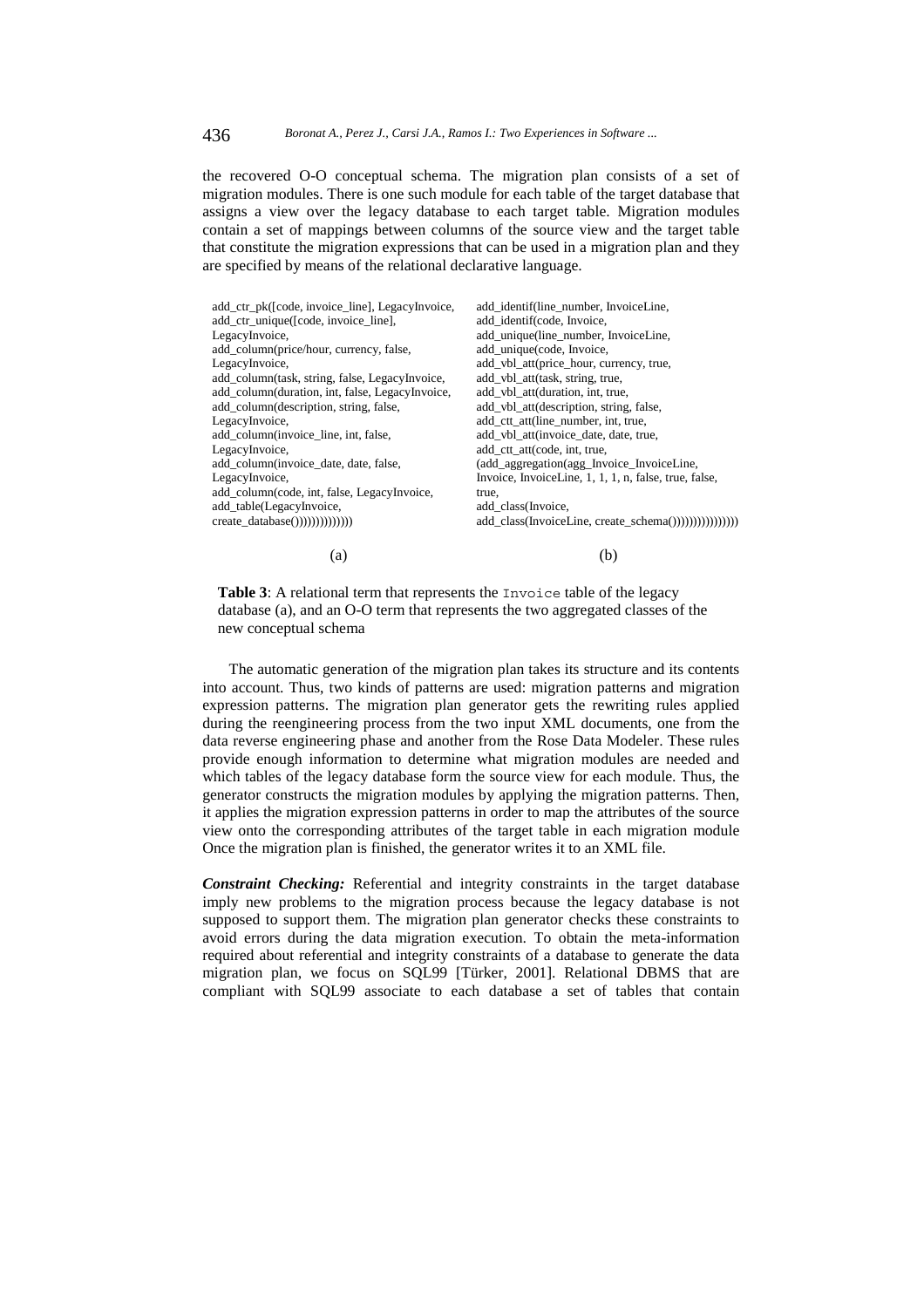<UML:Association xmi.id='G.1' name='Invoice\_InvoiceLine' visibility='public' isSpecification='false' isRoot='false' isLeaf='false' isAbstract='false'> <UML:Association.connection> <UML:AssociationEnd xmi.id='G.2' name='' visibility='public' isSpecification='false' isNavigable='true' ordering='unordered' aggregation='none' targetScope='instance' changeability='changeable' type=**'S.363.1034.45.4'**> ... </UML:AssociationEnd> <UML:AssociationEnd xmi.id='G.3' name='' visibility='public' isSpecification='false' isNavigable='true' ordering='unordered' aggregation='aggregate' targetScope='instance' changeability='changeable' type=**'S.363.1034.45.1'**> ... </UML:AssociationEnd> </UML:Association.connection>

```
</UML:Association>
```
<UML:Class xmi.id=**'S.363.1034.45.1'** name='Invoice' visibility='public' isSpecification='false' isRoot='true' isLeaf='true' isAbstract='false' isActive='false' namespace='G.0'>

```
 ...
</UML:Class>
```
<UML:Class xmi.id=**'S.363.1034.45.4'** name='InvoiceLine' visibility='public' isSpecification='false' isRoot='true' isLeaf='true' isAbstract='false' isActive='false' namespace='G.0'>

 ... </UML:Class>

### **Table 4**: XMI document that contains information about the generated O-O conceptual schema

information about its schema. We have developed an API that reads these tables by means of the OLEDB interface [Lee, 2002].

The migration order is a sequence in which the tables of the target database must be filled to avoid violations of referential constraints. In the example in [Fig. 2], the InvoiceLine table has a foreign key into the Invoice table. If the migration process fills the InvoiceLine table first, the underlying referential constraint to the foreign key would be violated, i.e., the correct migration order Invoice first and InvoiceLine later. The generator of the migration plan produces a correct migration order by analyzing the relational schema of the database as if it was a directed graph in which the tables are the nodes and the foreign keys are the arcs. The generator takes into account foreign keys to the same table (loops), several foreign keys between two tables (parallel arcs) and cycles among several tables. This order becomes the sequence in which the modules of the migration plan must be performed. Furthermore, it also considers the integrity constraints of the legacy and the target database, because the analyst might complete the relational schema manually in the first phase. Thus, the schema generated might contain some constraints that are not considered in the legacy database. A simple not null constraint over a column that is added to the new database can cause an error if there is a tuple that has a null value for its source column in the legacy data. Furthermore, the generator compares the relational schema of the source view and the target table for each migration module. When the tool detects an inconsistency, it proposes several solutions to the user, i.e., population filters, default values and data transformations.

### **3.3 The Migration Plan compiler**

This phase compiles the migration plan into a specific technology and executes it. Each DBMS has its own ETL tool that allows to migrate data among databases. We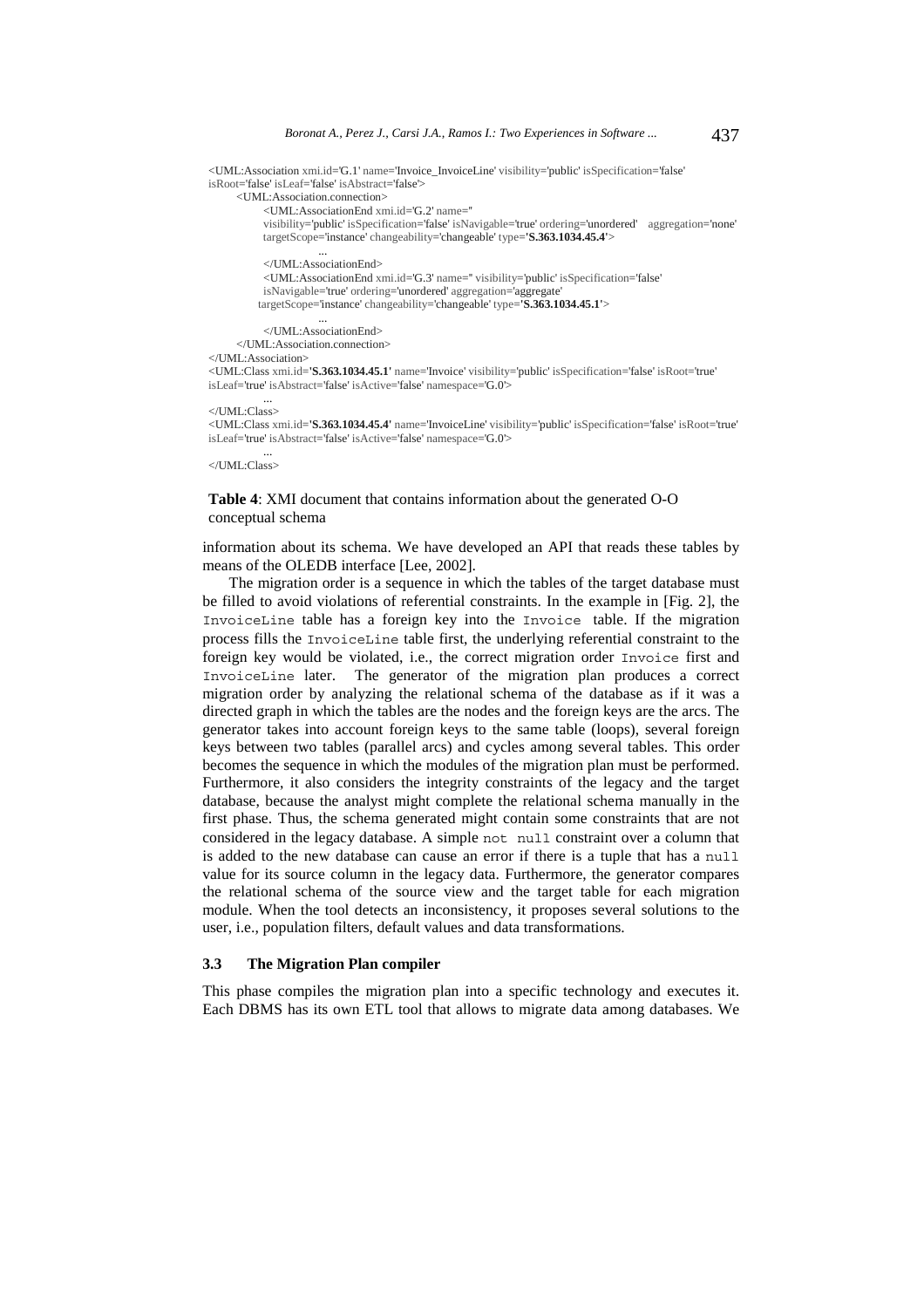<migration\_plan>

```
 ... 
      <target_table operation="insert">
              <target_name operation="empty">INVOICE</name _destino>
             \label{eq:ex1} \mbox{\texttt{\\x} \xspace = \mbox{\texttt{\\x} \xspace} \mbox{\texttt{\\x} \xspace = \mbox{\texttt{\\x} \xspace} \mbox{\texttt{\\x} \xspace} \mbox{\texttt{\\x} \xspace = \mbox{\texttt{\\x} \xspace} \mbox{\texttt{\\x} \xspace} \mbox{\texttt{\\x} \xspace = \mbox{\texttt{\\x} \xspace} \mbox{\texttt{\\x} \xspace} \mbox{\texttt{\\x} \xspace = \mbox{\texttt{\\x} \xspace} \mbox{\texttt{\\x} \xspace} \mbox{\texttt{\\x} \xspace = \m <source_table>
                     <source_field>LEGACY_INVOICE</source_field>
                     <source_pk><pk_field>CODE</pk_field></source_pk>
                     <target_field operation="insert">
                            <target_name operation="empty">CODE</target_name>
                           <source_field>
                                   <source_field>LEGACY_INVOICE.CODE</source_field>
                                  <condition>UNIQUE</condition>
                                   <condition>NOT_NULL_VALUE</condition>
                            </source_field>
                     </target_field>
                     <target_field operation="insert">
                            <target_name operation="empty">date</target_name>
                            <source_field>
                                   <source_field>LEGACY_INVOICE.DATE</source_field>
                            </source_field>
                     </target_field>
              </source_table>
      </target_table> 
 ...
```
<migration\_plan>

**Table 5**: Fragment of the relational migration plan that specifies the data migration to the table Invoice of the target database

use the Data Transformation Services (DTS) by Microsoft SQL Server, which allows to migrate data between heterogeneous relational DBMS. The DTS code that performs data migration is structured into DTS tasks that perform actions such copying data between two tables, executing SQL commands, or connecting to other databases.

The compiler receives an XML document that describes the migration plan from the second phase of RELS and obtains a set of DTS packages that are able to perform the specified migration plan between the legacy database and the new one. The compiler parses the migration plan and generates the structure of a DTS package. For each type of input module, there is a specific pattern that produces a set of DTS tasks. Once the structure of the final DTS packages is built, the compiler parses the migration expressions of each migration module and generates the contents of the DTS tasks of the corresponding DTS module.

The migration plan avoids target database constraint violations by means of several solutions. One of them is to ignore inconsistent data so that there may be much legacy information that is not copied to the target database. The execution environment provides an option to migrate the inconsistent data to error tables that have no constraints so that the designer can query them and recover more information by means of a wizard that applies the solutions of the second phase to these error tables.

### **3.4 Example**

In our motivating scenario, we began with a legacy system whose database consists of a table without any integrity constraint. RELS reads the legacy relational schema, and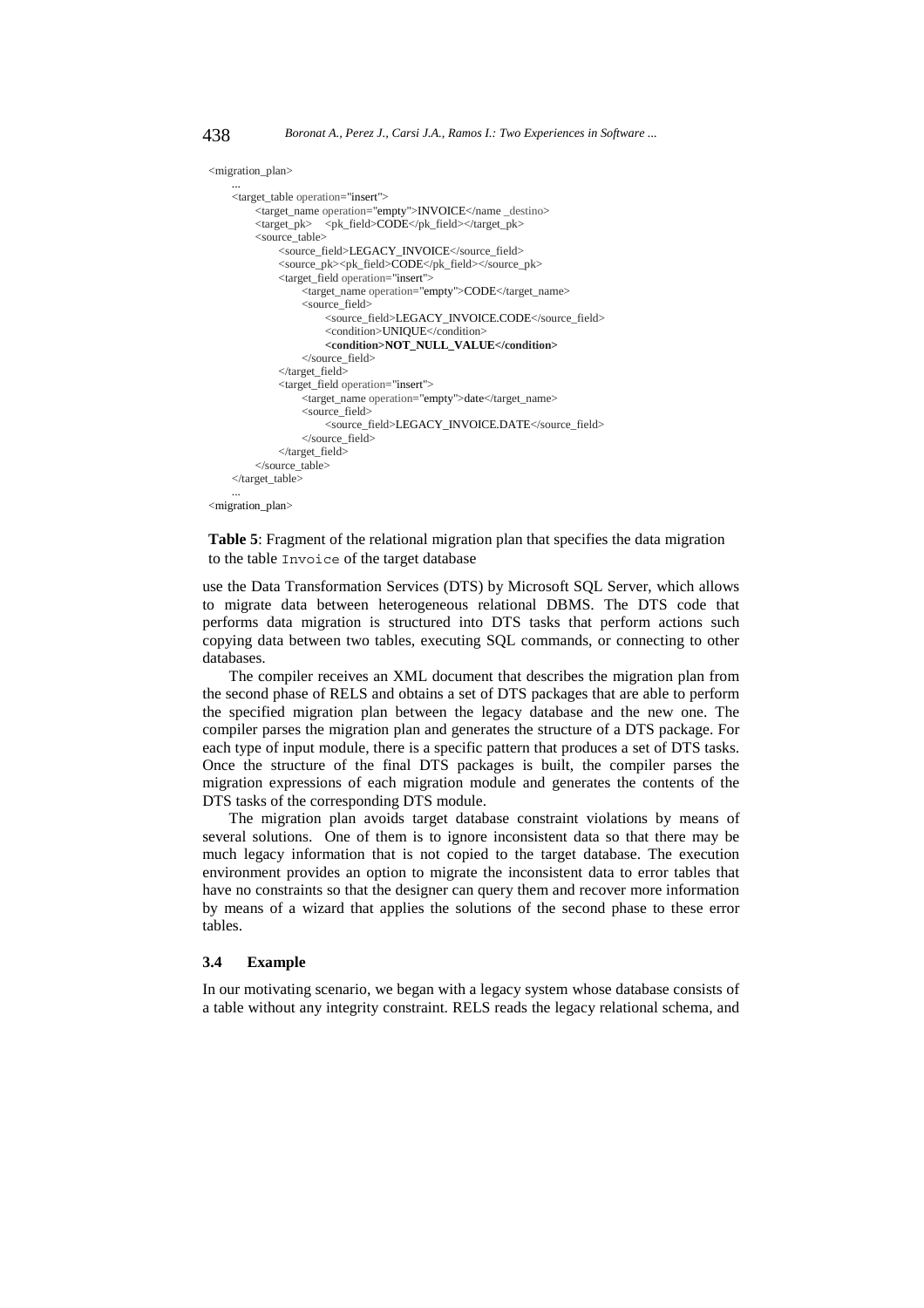the designer adds metadata that provides information about integrity constraints. The tool generates then the relational term in [Tab. 3.a]. The rewriting process obtains the O-O term that appears in [Tab. 3.b]. In this process, the designer has participated because the default rule that applies to a unique table generates a unique class, i.e., the user has chosen one of the rules proposed by the tool and has generated two aggregated classes.



**Figure 4:** Data migration with ADAM

In [Tab. 4], we show part of the XMI document generated. We use Rational Rose to open this document and its Data Modeler add-in to generate the corresponding relational schema. This new relational schema is different from the legacy one because the analyst has provided information about new integrity constraints and has also participated in the rule rewriting process. [Tab. 5] shows the migration module that specifies the data copy to the Invoice table of the target database. In this step, the tool has detected possible integrity constraint violations due to the not null value constraint on the columns of the table.

Finally, the migration plan is compiled into DTS code. Depending on the user's choices the compiler generates one package containing all the migration modules of the plan (compiled mode) or two DTS packages (step-by-step mode). They can be opened from the same SQL Server DTS tool. If the migration plan is compiled by means of the step-by-step mode, the DTS packages can be executed one after the other. The graphical interface allows to query the data in order to check the information migrated, and it provides several wizards to recover inconsistent data from the error tables generated during the migration process.

# **4 ADAM: Automatic DAta Migration**

Nowadays, CASE tools can evolve applications by modifying their conceptual schema and regenerating the code and the database schema from the modified conceptual schema [see Fig. 2]. However, these model compilers do not take into account the data stored in the database during the evolution process. When an information system undergoes an evolution, its conceptual schema is updated and a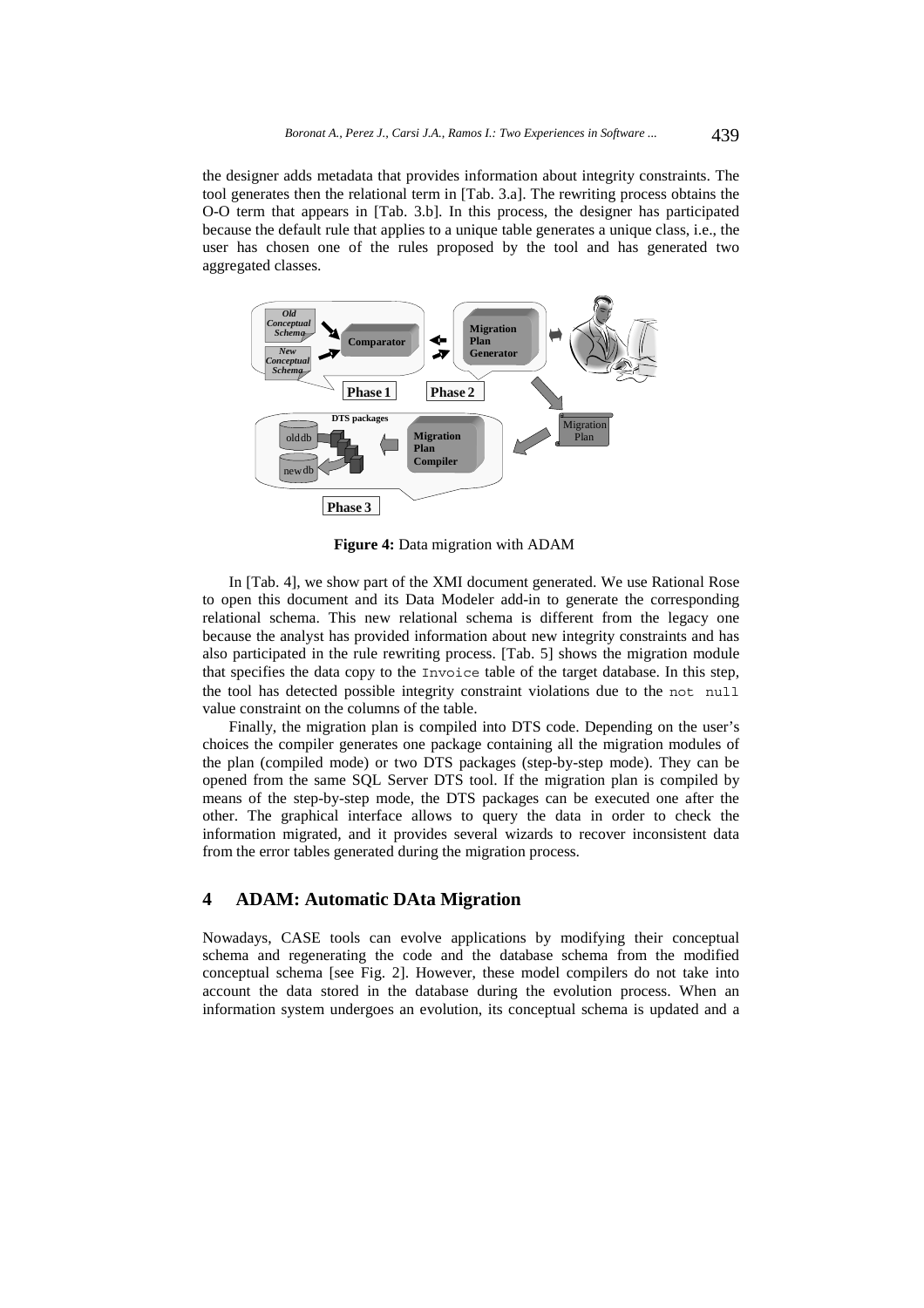new schema results. A model compiler generates new code and a new empty database from the new schema. The structure and the properties of the new database might be different from the older database. As the data remains compliant to the older database schema, the designer must preserve the data of the company by migrating it so that it satisfies the constraints of the new database.



**Figure 5**: Tree representation of a conceptual schema

The migration task is necessary and is usually performed manually. This task increases considerably the maintenance cost of a software product. For this reason, an important issue is the improvement of the database maintenance process. Our proposal is the ADAM tool. The starting point was the work done by Carsí on OASIS reflection [Carsí, 1999]. OASIS is a formal language to define conceptual models of O-O information systems [Letelier, 1998], and it was extended in Carsí's work to support the evolution of models. As a result, the AFTER tool [Carsí, 1998] was developed. This is a CASE tool prototype that builds on Transaction-Frame Logic [Kifer, 1995] and allows the definition, validation and evolution of OASIS models. As the data model of OASIS and UML are basically the same, the solution applied to OASIS models can be applied to UML models as well.

In ADAM, the data migration process transfers and updates information system data from the old database to the new one [see Fig. 4]. Despite ADAM performs its steps automatically, the results can be modified easily, in which case the process is semi-automatic.

### **4.1 Matching between Conceptual Schemas**

This phase is necessary to be able to discover the changes that have occurred in the old conceptual schema. The changes can be obtained by applying a matching algorithm whose result is the set of correspondences between the old and new

| OLD CONCEPTUAL | NEW CONCEPTUAL |
|----------------|----------------|
| Invoice        | Invoice        |
| InvoiceLine    | InvoiceLine    |
| Null           | Task           |

**Table 6**: Correspondences between classes of the recovered and the evolving systems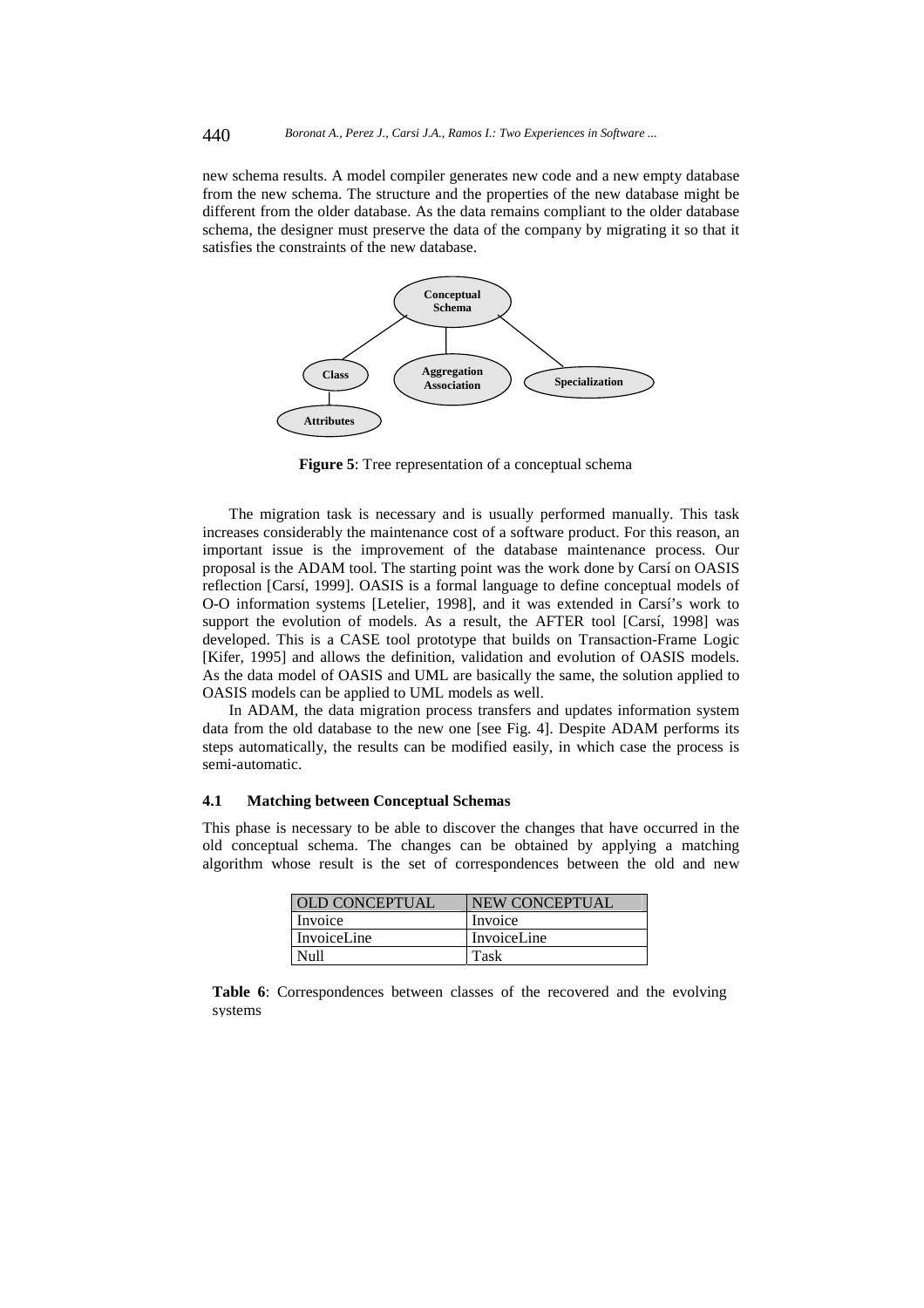conceptual schemas. The matching is done automatically [Silva, 2002a]. Our algorithm obtains the correspondences between both schemas and shows whether an element is new or a modification of an older element. The matching algorithm is based on dynamic programming techniques and graph theory.

|                                                | <sup>4</sup> Class Specification for Task |                   |                   |                   | $\mathbb{E}[\mathbf{X}^{\text{in}}]$ Class Specification for InvoiceLine |                   |            |
|------------------------------------------------|-------------------------------------------|-------------------|-------------------|-------------------|--------------------------------------------------------------------------|-------------------|------------|
| <b>Relations</b>                               | Components                                | Nested            | Files             | <b>Relations</b>  | Components                                                               | Nested            | Files      |
| General                                        | Detail                                    | <b>Operations</b> | <b>Attributes</b> | General           | Detail                                                                   | <b>Operations</b> | Attributes |
| $\nabla$ Show inherited<br>Show inherited<br>⊽ |                                           |                   |                   |                   |                                                                          |                   |            |
| Name                                           | Par                                       | Type              | Initial           | Name              | Parent                                                                   | Initial<br>Tvpe   |            |
| ß.<br>price/hour                               | Fask                                      | Double            |                   | IQ,<br>price/hour | InvoiceLine Integer                                                      |                   |            |

**Figure 6**: Price/Hour attribute of Task and InvoiceLine classes

To apply the algorithm, ADAM represents conceptual schemas as trees breaking cycles in relationships between their elements [see Fig. 5]. The nodes are classified into classes, aggregation and association relationships, specialization relationships, and attributes. This categorization of the matching space reduces the complexity, thereby reducing the processing. The algorithm can also use different matching criteria and combinations [Silva, 2002b]. A matching criterion allows to distinguish whether two elements of two different conceptual schemas come from each other. Nowadays, the matching criteria that the algorithm applies are: the object identifier (OID), the name of the element, the number of attributes, or the creation date. Depending on the matching criterion selected by the user or the combination of them, the result of the algorithm is different. For this reason, the knowledge of the user about the system helps to select the most convenient criterion.

The matching of a sample of conceptual schemas provided by our industrial partners allowed us to validate the algorithm, and it achieved a high rate of correct matchings. As a result of this phase, ADAM produces the correspondences between the elements of the conceptual schemas that have been compared. For instance, in [Tab. 6], we show the correspondences of the algorithm using the name matching criterion for the classes of the example presented in [Section 2].

#### **4.2 Generation of a Data Migration Plan**

From the correspondences detected in the first phase of the migration process, the second can generate the first version of a data migration plan automatically. A data migration plan is a set of data changes that are specified using a data migration language (ADML) [Pérez, 2002a]. A data migration plan must include all the necessary changes to perform a correct migration in the right order. ADAM structures its data migration plans as a set of migration expressions, changes and modules, namely:

*Migration expressions:* They can be used in a data migration plan. Each type has different semantics and follows different syntactic constraints. Examples include Data Source, Transformation Function, Filters, and so on.

*Changes:* A change is the set of migration expressions that specify the updates undergone and the filters applied to the old database instances.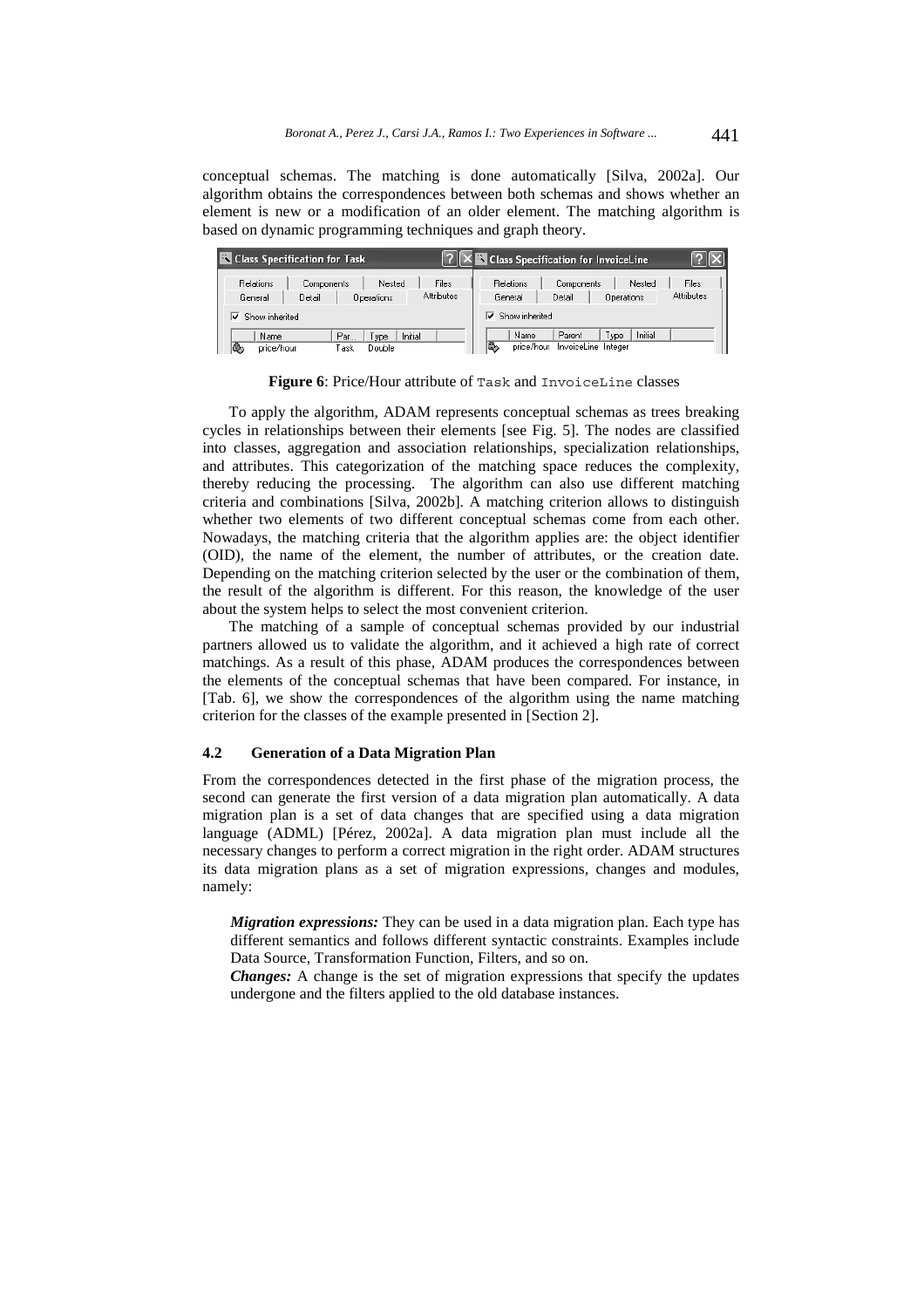*Migration modules:* They contain the set of transformations applied to obtain a target element; it has a transactional behavior when it is executed by the ADAM tool. The composition of modules forms a data migration plan. Finally, it is important to note that there is one migration module for each class, aggregation and specialization of the new conceptual schema.

Each change in the old database is specified using a declarative O-O language. The advantage of ADML is the independence from DBMSs due to its high abstraction level. For this reason, ADAM allows the expression of a migration plan in an easy and user friendly way and it does not need to take into account implementation details. Object-oriented conceptual schema elements are the data that are managed by the migration language that is object-oriented and uses path expressions to specify:

- The changes undergone by a conceptual schema element.
- The data that belongs to the old conceptual schema.
- The filters that will be applied on the data, if necessary.

*Inputs*: The ADAM migration plan generation requires several data sources to create the structure and the contents of the plan. The inputs of this process are the following:

- The correspondences between conceptual schemas produced previously.
- − Properties of the elements of the conceptual schemas. They are necessary in order to know the changes between the elements of a matching and to generate the implied transformations. These transformations must be applied on the data of the old element to be compliant with the new element. This information is in the conceptual schemas, where the properties of each element are defined. In our example, we focus on the following correspondence: The Price/hour attribute of the Task class of the new conceptual schema obtains its data from the Price/hour attribute of the InvoiceLine class of the old conceptual schema. The properties of both attributes are included in the specification of the classes [see Fig. 6]. [Fig. 5] shows that the prices of the InvoiceLine class were in Spanish Pesetas, and that they must be in Euro in the new Task class. As a result, the data type of the price/hour attribute was integer in the old schema, but double in the new one. The price/hour value must also be converted to the equivalent in Euro.
- The migration order is the sequence in which the data should be migrated. This order preserves the database in consistent states during the migration process. Moreover, this order facilitates the combination of migration modules as well as the migration order between non-related modules. The migration order algorithm analyses the structure of the new conceptual schema to obtain the relationships between elements. These relationships imply dependencies determining the order to be followed in the data migration process. The migration order obtained by the algorithm for the new conceptual schema of our example is the following: Invoice*,* Task*,*  InvoiceLine*.*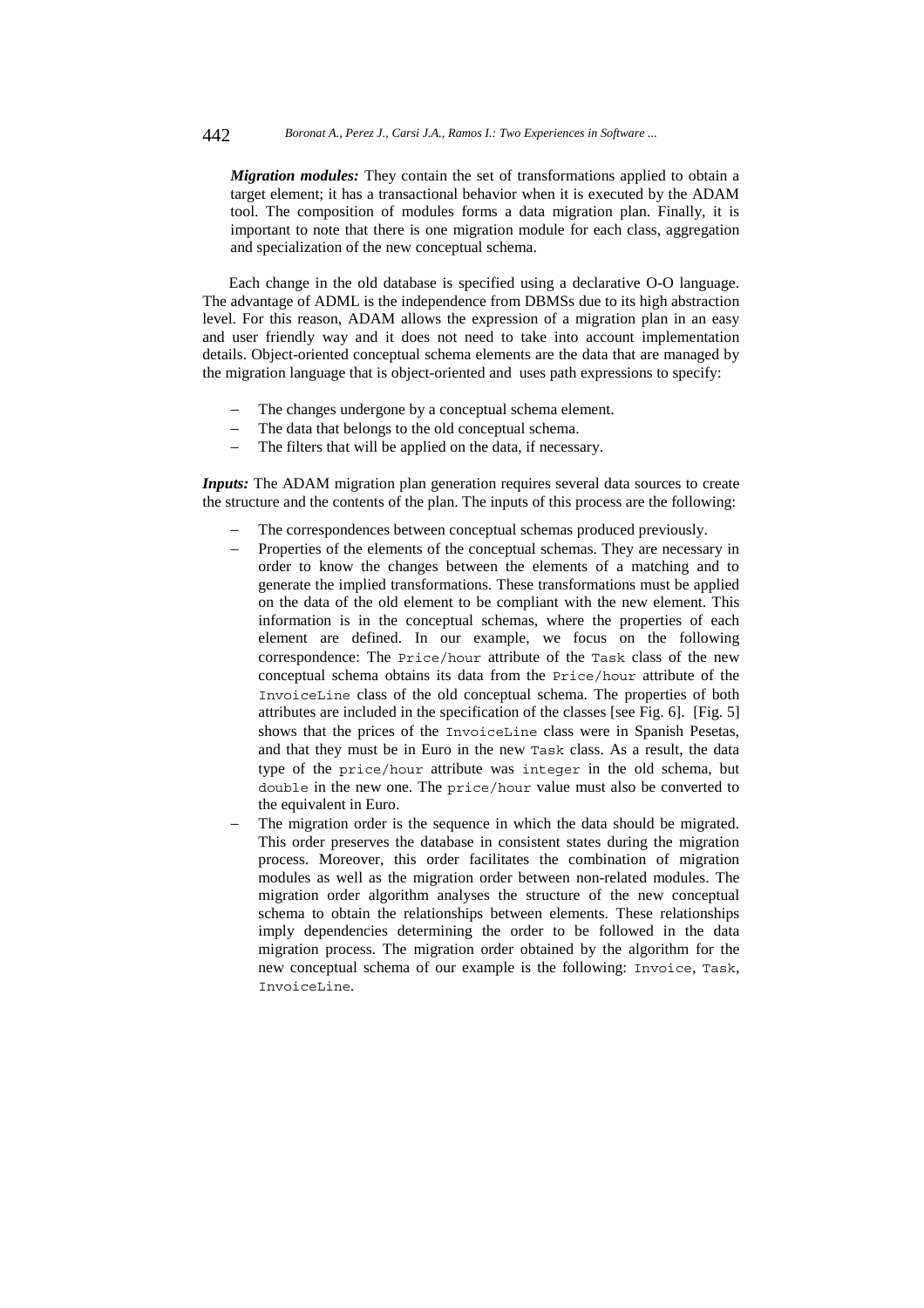**Process:** First, ADAM generates the structure by creating an empty migration module for each element of the new conceptual schema and includes the modules in the data migration plan in the computed migration order. Next, the module content is generated by providing the migration expressions of each migration module and including them into their modules. Finally, a complete migration plan results. This automatic and complete generation plan is performed using two types of patterns: migration and migration expressions [Pérez, 2002b]. We have specified them using the patterns design criteria proposed by [Gamma, 1994]. Each pattern is composed of several sections that give different qualities of the pattern.

*Migration expression patterns*: There is a pattern for each of the element properties that can be changed by the schema evolution process and for any of their possible combinations. Each pattern produces a migration expression or a set of migration expressions that specify the correct transformation of data. The generation of the migration expressions for a new element consists of determining which old element is related to it through mapping and consulting their different properties. Next, it applies the instantiated specific element pattern that specifies the migration expression code for the updated properties, and the resulting migration expressions are generated. Finally, these expressions are included in the new element module. When the data migration plan is executed, the generated migration expressions of an element will be evaluated and the instances migrated to the new database. An example of a migration expression pattern is the one for an attribute when the "name" and the "data type" properties change (P-08) [see Tab. 7].

In our example, ADAM uses the necessary patterns for each of the correspondences established between the attributes of the new Task class and the old InvoiceLine class. Moreover, we need to take into account that the transformation function generated by IntToDouble(OldCS.Product.UnitPrice) must be modified by the user to add the currency conversion function<sup>2</sup>. As a result, the transformation function that will be included in the data migration plan PtsToEuro(IntToDouble(OldCS.Product.UnitPrice).

*Migration patterns:* For each type of target conceptual schema elements, migration patterns establish the way of migrating data. They also establish the necessary actions to migrate each type of conceptual schema element and the allowed migration expressions for each one. During the design process of a migration pattern, we must take into account the type of the conceptual schema element, because the transformations that may undergo each element are different.

A type of a conceptual schema element can have different associated patterns because there are different properties that influence the migration process. For example, the migration of a specialization relationship is different if its condition is more restrictive or less restrictive than the previous one, or is different because

-

<sup>2</sup> The PtsToEuros conversion function is included in the ADAM set of built-in transformation functions, and it converts from old Spanish Pesetas into Euro.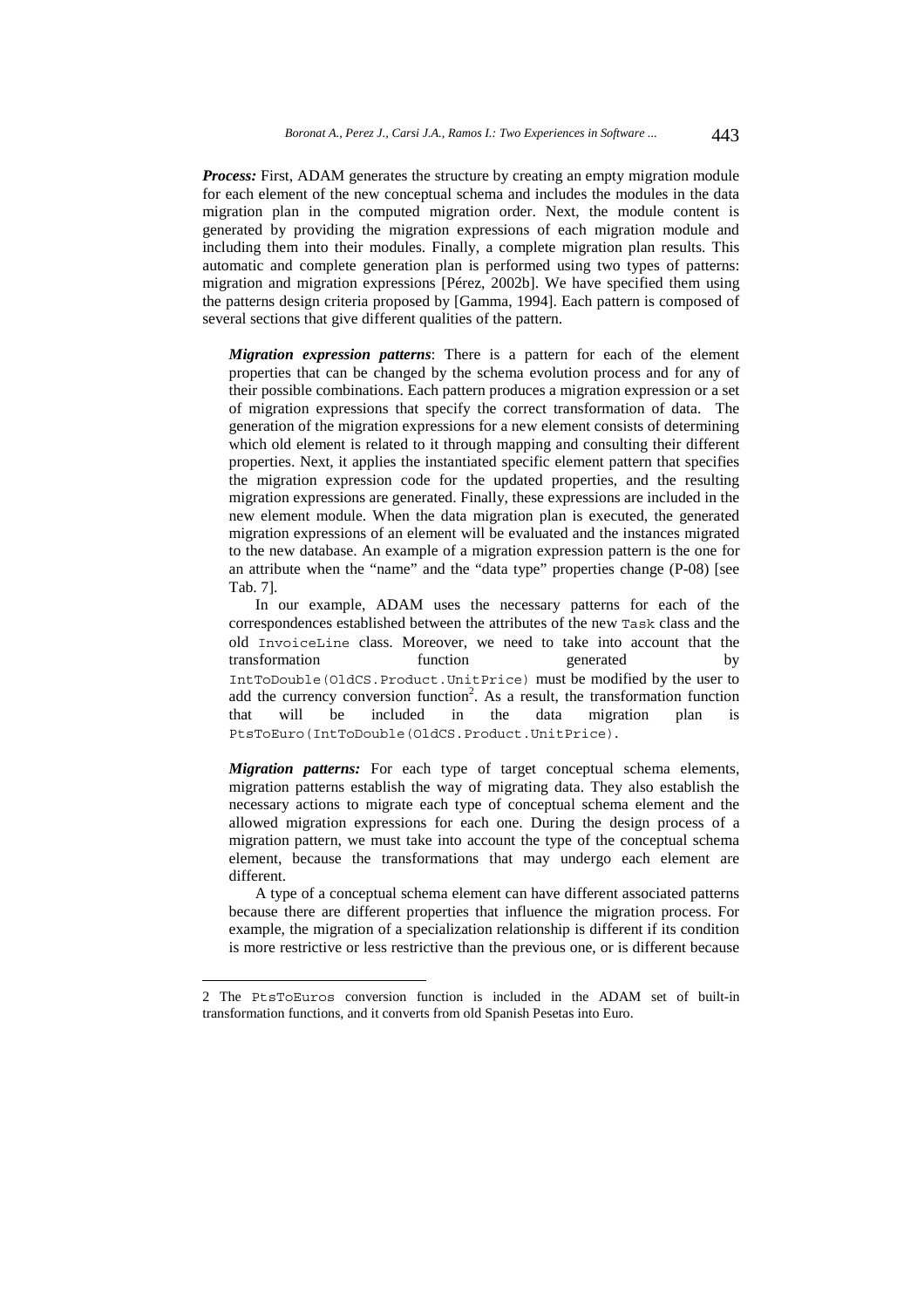we must apply different types of filters on the data and different migration expressions in a different place. An example of a migration pattern is the pattern of the elemental class (P-01**)** [see Tab. 8].

The first version of the data migration plan should be validated by the user after it is generated by ADAM. In addition, the users can modify the plan as needed. ADAM provides a graphical user interface to perform these tasks in an easy, user-friendly way. This interface shows the correspondences between elements using a tree and the differences between them by means of textual expressions, symbols and colors [see Fig. 7].

*Outputs:* After applying the necessary patterns to generate the data migration plan automatically, it is written to an XML document. This format makes the reading and translation of the data migration plan easier. This document makes the second and third phases of ADAM independent from each other.



**Table 7:** Solution and example sections of the migration expression patter P-08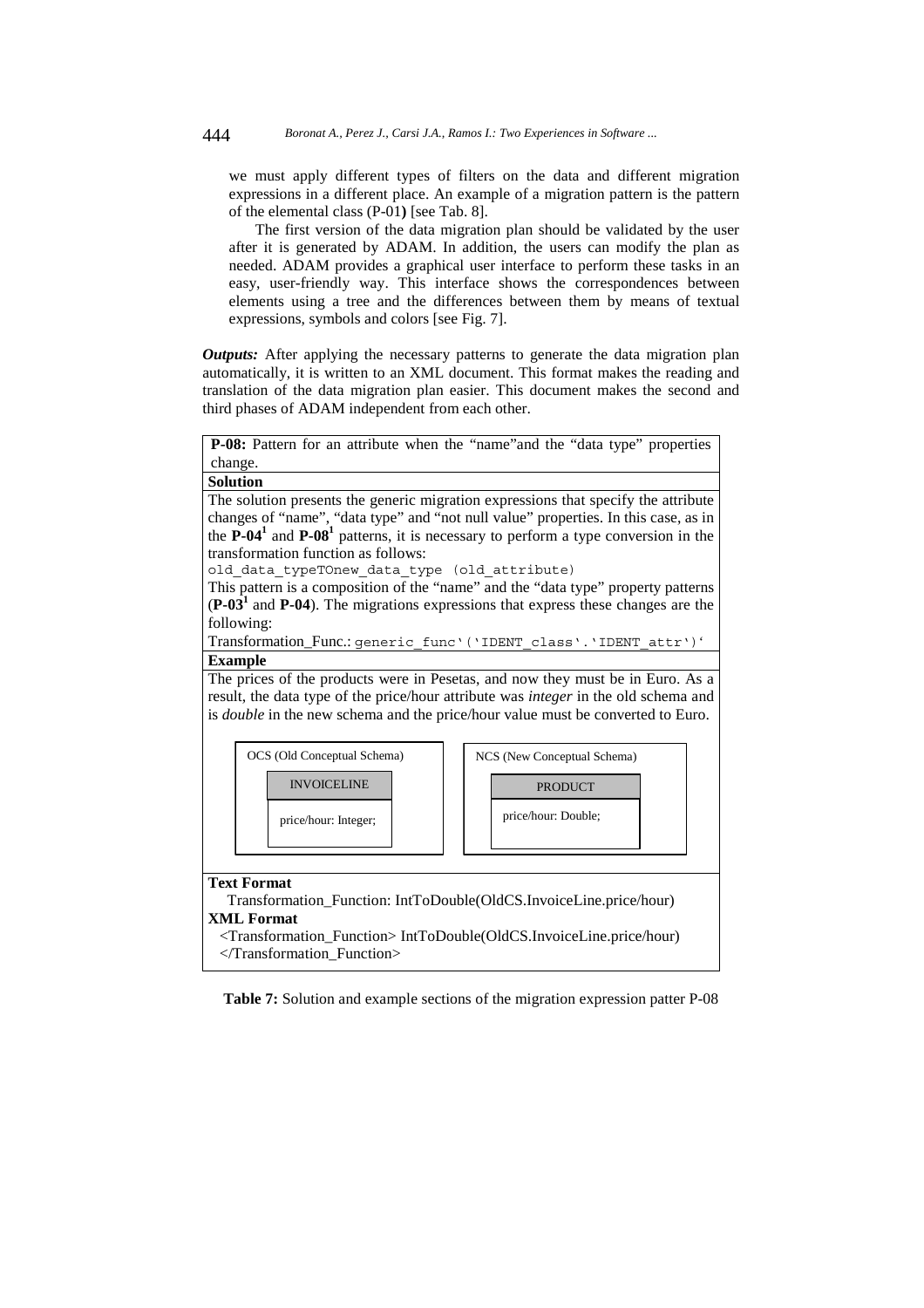# **P-01.Pattern**: Elemental class

**Solution** 

Let S be a set of schemas, C be an alphabet of classes, A be a set of attributes, G be a set of filters that are applied on old class population, GC be a set of conditions that are applied over old attributes, F be a set of transformation functions, SM be a set of matches between conceptual schemas, CM be a set of matches between classes of new and old conceptual schemas, and AM be a set of matches between attributes of conceptual schemas.

S1, S2 ∈ S ∧ S1.C1, S2.C2 ∈ C ∧ S1.C1.a1, S2.C2.a2 ∈ A ∧ f<sub>1</sub>, .., f<sub>n</sub> ∈ F  $\land$  g<sub>1</sub>,...,g<sub>n</sub> ∈ G  $\land$  gc<sub>1</sub>,...,gc<sub>n</sub> ∈ GC  $\land$  SM1 ∈ SM  $\land$  CM1 ∈ CM  $\land$  AM1 ∈ CA  $\land$  SM1.old=S1  $\land$  SM1.new=S2  $\land$  CM1.old=S1.C1  $\land$ CM1.new=S2.C2 ∧ AM1.old=S1.C1.a1 ∧ AM1.new=S2.C2.a2  $\rightarrow$  data (S2.C2) = {y | ∃x ∈ data(S1.C1) ∧ ∀i ⊨ x gi i=1,..,n ∧ ((y.a2 = fnofn- $1...of_1(x.a1)$  v y.a2 = cte)  $\land \forall i \vDash \exists x \downarrow a1$  gc<sub>i</sub>)}

#### **Example**

The Task class of the new conceptual schema obtains its data from the InvoiceLine class of the old conceptual schema. However, the analyst of this system is only interested in the products that have a price that is higher than 1000. Moreover, all its attributes must be migrated with their transformations and conditions.



### **Text Format:**  S1, S2 ∈ S ∧ S1.InvoiceLine, S2.Task ∈ C ∧ S1.InvoiceLine.task, S1.InvoiceLine.price/hour, S2.Task.code, S2.Task.descriptor, S2.Task.price/hour ∈ A ∧ IntTODouble, RightTrunc, PtsToEuro ∈ F ∧ {S1.InvoiceLine.price/hour > 1000pts}∈  $G \wedge SM1 \in SM \wedge CM1 \in CM \wedge AM1$ , AM2, AM3.AM4  $\in CA \wedge SM1$ .old=S1 ∧ SM1.new=S2 ∧ CM1.old=S1.InvoiceLine ∧ CM1.new=S2.Task ∧ AM1.old=S1.InvoiceLine.task ∧ AM1.new=S2.Task.code ∧ AM2.old=S1.InvoiceLine.price/hour ∧ AM2.new=S2.Task.price/hour ∧ AM3.new=S2.Task.descriptor  $\rightarrow$  data (S2.Task) = { y | ∃x ∈ data(S1.InvoiceLine)  $\models$  $\text{AWS}.$ new=S2. rask.descriptor  $\rightarrow$  data (S2. rask) = { y |  $\exists x \in$  data(S1. InvoiceLine)  $\vdash x$ <br>(S1. InvoiceLine. price/hour > 1000 ∧ (y.code = x.task) ∧ (y.descriptor = "") ∧ y. Price  $=$  PtsToEuro(IntToDouble(x.UnitPrice)) }

**Table 8:** Solution and Example sections of the migration pattern P-01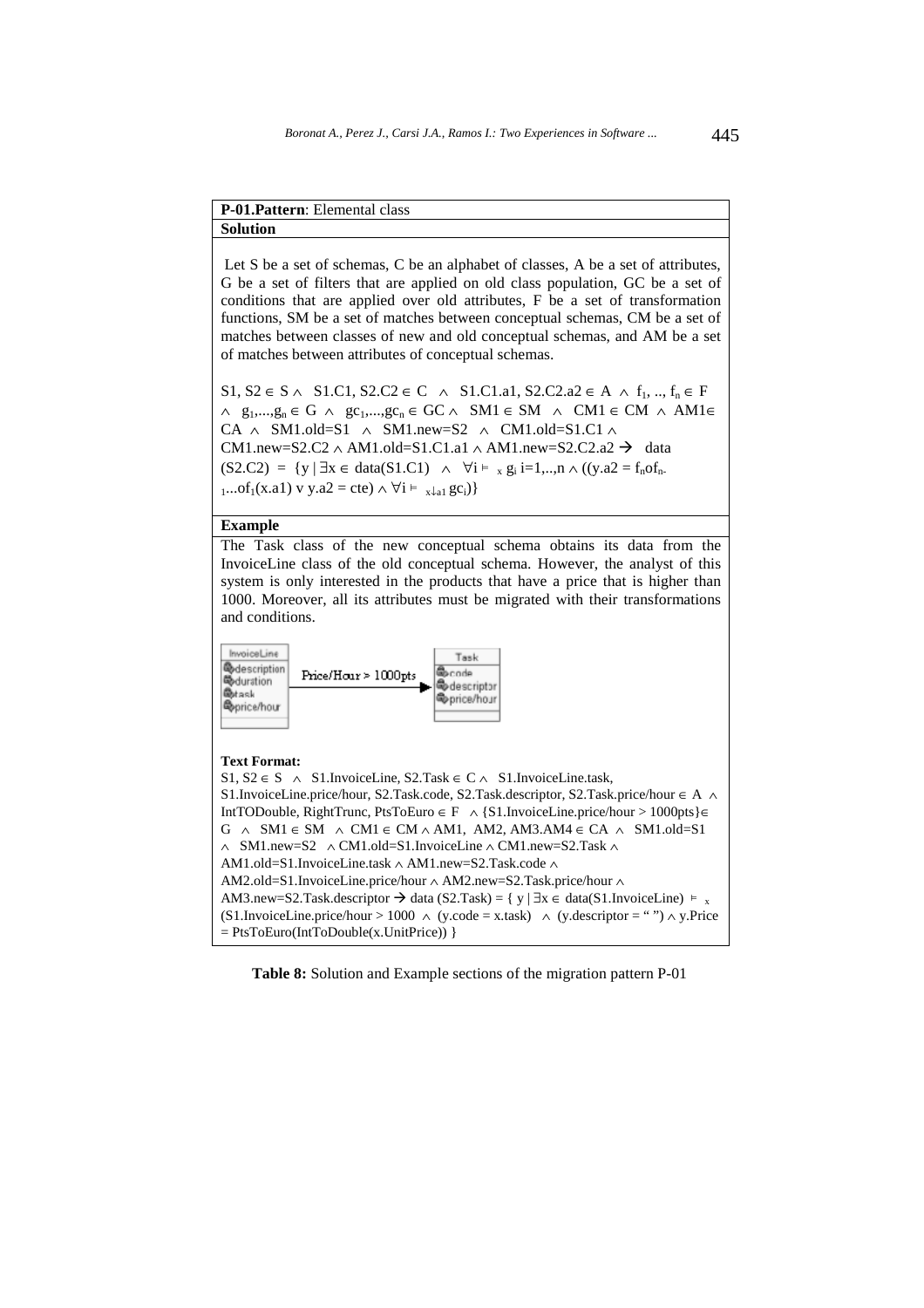| XML Format:                                                             |
|-------------------------------------------------------------------------|
| <new conceptual="" schema=""></new>                                     |
| $<$ Class $>$                                                           |
| <name>Task </name>                                                      |
| $\langle$ Origin $\rangle$                                              |
| <name> InvoicedLine </name>                                             |
| <filtered></filtered>                                                   |
| $\le$ Filter> OldCS.CS1.InvoicedLine.price/hour > 1000                  |
| $\epsilon$ /Filter                                                      |
| <attribute></attribute>                                                 |
| <name> code </name>                                                     |
| < <b>OriginAttribute&gt;</b> OldCS.InvoiceLine.Task <b OriginAttribute> |
| <transformation function=""> OldCS. InvoiceLine.Task</transformation>   |
|                                                                         |
|                                                                         |
| <attribute></attribute>                                                 |
| <name> Descriptor </name>                                               |
| <originattribute> Null </originattribute>                               |
| <transformation_function>""</transformation_function>                   |
|                                                                         |
|                                                                         |
| <attribute></attribute>                                                 |
| <name> price/hour </name>                                               |
| <originattribute> OldCS.InvoiceLine.price/hour </originattribute>       |
| <transformation function=""></transformation>                           |
| PtsToEuro(IntToDouble(OldCS.InvoiceLine.price/hour))                    |
|                                                                         |
| $<$ /Attribute>                                                         |
| $\langle$ /Class>                                                       |
|                                                                         |
|                                                                         |
|                                                                         |

**Table 8 (cont.)**: Solution and Example sections of the migration pattern P-01

### **4.3 Data Migration Plan Compiler**

Finally, the third phase of the migration process compiles the data migration plan into code. The code execution migrates data from the old database to the new one [Anaya, 2003]. This phase generates automatically the code that a migration tool must produce manually using its script languages. Thus, ADAM reduces the people and time invested in the creation of a migration plan between databases.

In ADAM, the target language was selected taking into account the ability to specify complex expressions and migrate data between heterogeneous databases. SQL was excluded because it does not provide enough expressivity to specify complex expression transformations. The compilation of the data migration plan produces a set of DTS packages. A DTS package includes a set of connections to the data sources, where data are read and stored, and a set of tasks to migrate the information. To generate the specific DTS packages that perform the data migration, we define a set of semantic correspondences between the object-oriented migration plan and the elements of a DTS package. These correspondences are shown in [Tab. 9].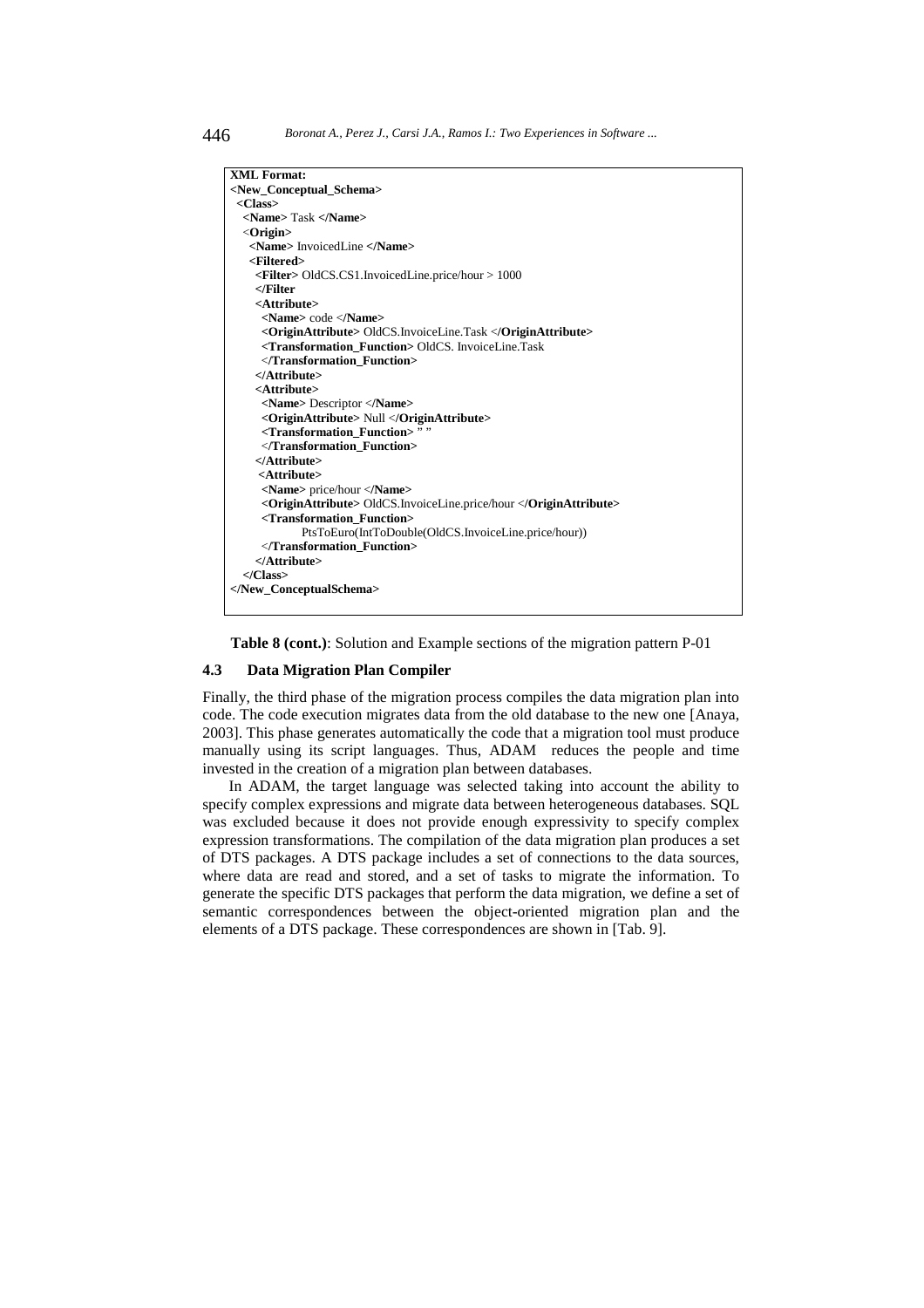# **5 Experimental Results**

In this section, we indicate how we tested our tools on data migration.

### **5.1 Experimental Results with RELS**

The RELS tool consists of several modules that are communicated by means of XML documents. This modularity has allowed us to use technologies that run on different operating systems, such as MAUDE system, which runs on Linux, and DTS, which runs on Windows. As [Fig. 3] shows, the RSAO API reads the meta-information that constitutes the relational schema of the legacy database and structures this information into an XML document that is read by the translation module (phase 1), which uses the MAUDE system and produces two additional XML documents: one that describes the O-O model generated in XMI, and another that specifies the rules applied during the rewriting process.

The XMI document is used by Rational Rose to obtain the O-O conceptual model to generate the relational schema of the target database. The migration plan generator module (phase 2) obtains the XML document that describes the rewriting process followed in phase 1, and obtains the generation rules applied by the Data Modeler add-in of the Rational Rose tool. This module (phase 2) generates an XML document that specifies the data migration plan, which is compiled by the DTS compiler module (phase 3), obtaining the DTS packages, whose execution performs the data migration from the legacy database to the target one.

| Differences between schemas                                                                                              | <b>Properties</b>                                                                                                             | Values                                                                               |
|--------------------------------------------------------------------------------------------------------------------------|-------------------------------------------------------------------------------------------------------------------------------|--------------------------------------------------------------------------------------|
| E.D<br>← Employees<br>Vendor<br>-------------------------<br>- ↔ ld_card<br><br>Name<br><br>Sales representative<br>Name | Old:<br><b>Transformation Function:</b><br><b>Condition:</b><br>Name:<br>Type:<br>Data type:<br><b>Null Value:</b><br>Lenght: | Passport<br>IntToStr[Vendor.Passport]<br>Id_card<br>Constant<br>String<br>False<br>8 |

**Figure 7**: Graphical representation of the differences between elements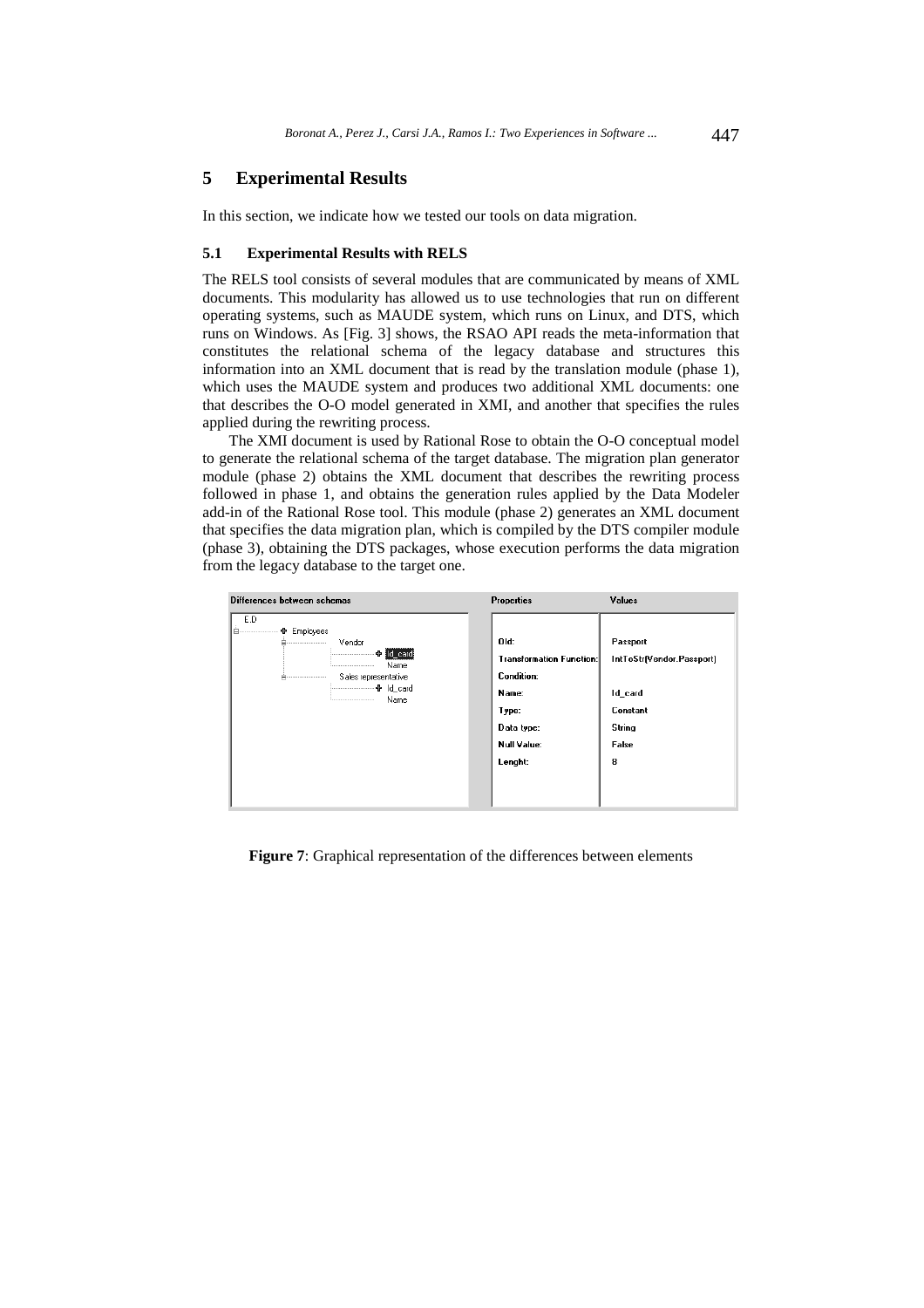| <b>Data Migration Plan</b>     | <b>DTS Code</b>                                   |
|--------------------------------|---------------------------------------------------|
| <b>Migration Module</b>        | Package                                           |
| Migration Sub module           | Task                                              |
| Data Filter                    | WHERE condition of task query                     |
| <b>Transformation Function</b> | Function specified using the script language and  |
|                                | defined at the transformation section of a task   |
| <b>Attribute Condition</b>     | Condition specified using the script language and |
|                                | defined at the transformation section of a task   |

**Table 9**: Solution and example sections of the migration pattern P-01

One of the tests that we applied to the RELS tool was a free accounting application, which stored its information into a relational database. We used RELS to recover this database, obtaining an O-O conceptual schema that could be edited in Rational Rose and a new relational database that contained the information of the legacy database. This process was carried out in an almost automatic manner. The user only interacted with RELS to indicate that the table could be broken down into several classes. By doing so, the RELS tool saved us from using a team to build the new database and to migrate the information, which reduces costs in both staff and time.

### **5.2 Experimental Results with ADAM**

The ADAM tool has a 3-tier architecture: the client layer includes the interface; the server layer implements services that allow ADAM to manage the data migration process; the database stores the information about schemas, the matchings between them and data migration plans. Moreover, ADAM needs a checker of ADML migration expressions in order to validate the migration expressions defined by users syntactically and semantically. The ActiveX checker has been generated using VisualParse ++, and a file of rules has been designed. The checker is invoked by the server layer using the function fu\_validate(string\_formulae, type\_formulae)*.* Each it is called, it reports if the migration expression is valid and provides the decomposition of the migration expression in a XML tree*.* In addition, the checker needs information about the conceptual schema elements that includes the migration expression during its validation process. This information is gathered by querying the server.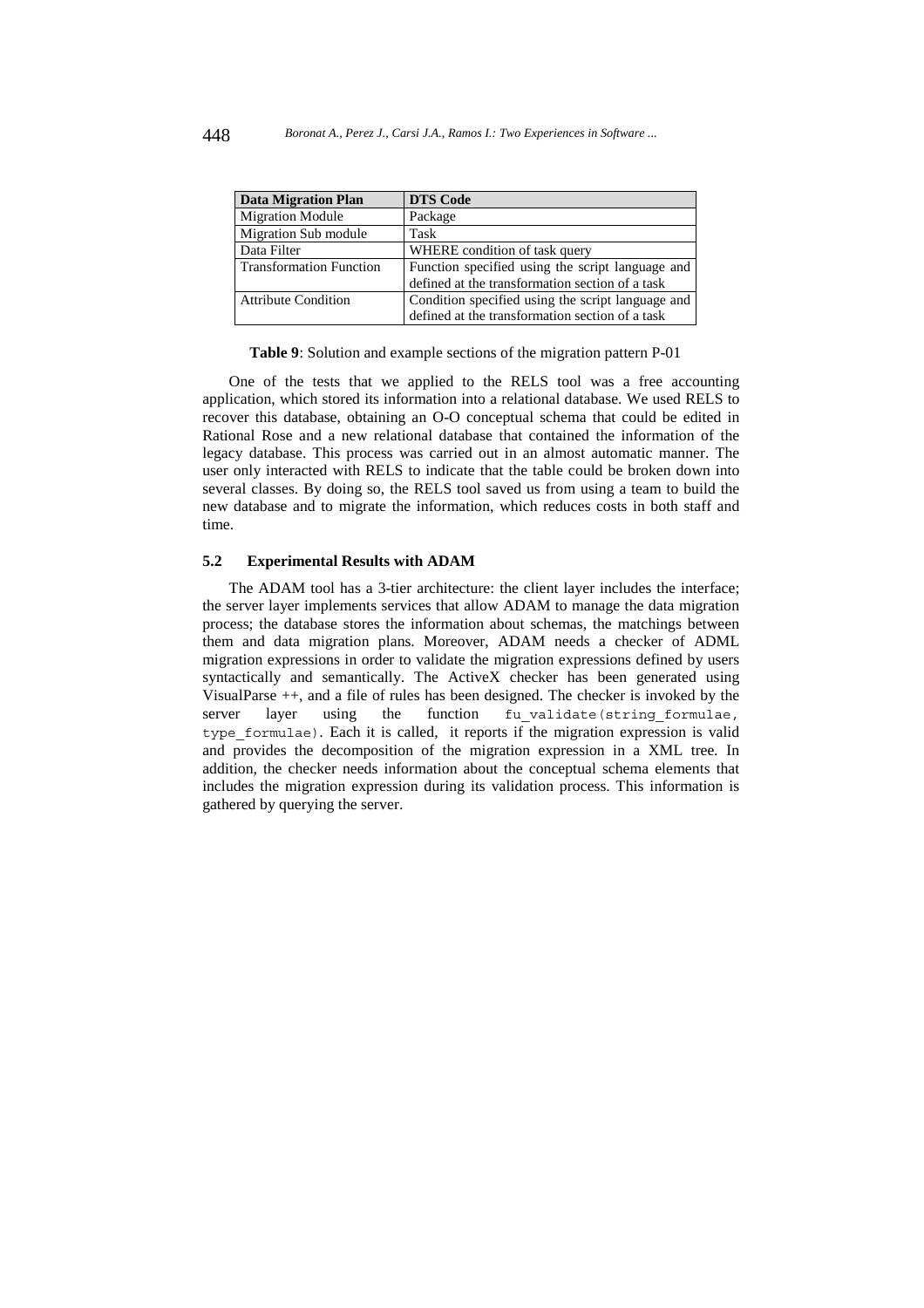With regard to the server layer, it implements the three phases needed to create a data migration plan [see Fig. 4]. Input conceptual schemas are XMI documents that are loaded into the database of the ADAM tool. This information is used by a module that implements the comparison algorithm, and the results are stored in the database. Another module implements the generation of the data migration plan. It uses the data stored in the database and its results are stored in an XML document. The structure of these XML documents is briefly presented in the migration patterns [see Tab. 8]. Finally, the XML document that stores the data migration plan is used by the last module that implements the server layer of the tool. This module is the one responsible for compiling this XML document into DTS packages in order to be executed. This execution allows the data migration from the old database to the new one. It is important to keep in mind that XMI documents allow us to manage any kind of conceptual schema that is able to be stored in accordance with this standard, and XML documents allows us to achieve independence among the phases of the ADAM tool.



**Figure 8**: ADAM architecture

ADAM was tested using several examples that were provided by industrial partners and were used in order to evolve their data. We obtained better results than our industrial partners doing these tasks manually. Due to the privacy policies of the companies, we cannot publish these results; however, we can disclose that one of our analyst, who was not familiar with the information system, migrated the database using ADAM for two days and a half, whereas the same database took one month to be migrated manually by a experts who were familiar with the information system.

## **6 Related Work**

In [Bisbal, 1999], a general migration process is split into several phases. We compare RELS and ADAM and their application with the tools studied in this survey for each proposed phase. In [Bisbal, 1999], the justification phase is when the benefits and risks of recovering a legacy system are discussed. Although there are software quality metrics for estimating the level of technical difficulty involved and there are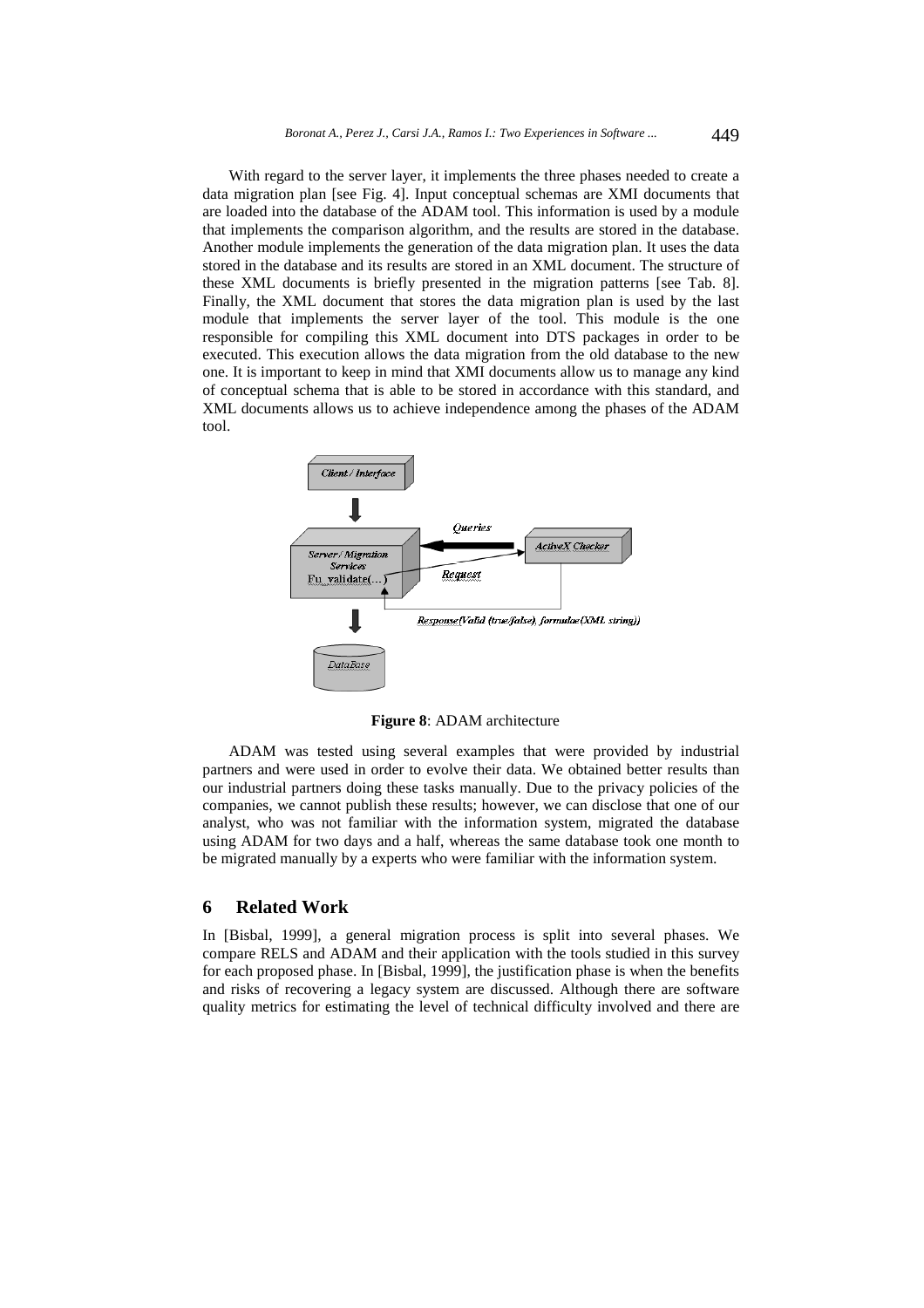tools like RENAISSANCE [ESPRIT, 1996] to support this task, we have not yet considered them.

An understanding process of the legacy system is necessary in order to know its functionality and how it interacts with its domain. [Müller, 2000] presents a roadmap for reverse engineering research that builds on the program comprehension theories of the 80s and the reverse engineering technology of the 90s. We focus on database understanding tools and we found the DB-Main CASE tool [DB-Main]. This tool applies a data reverse engineering process and recovers the conceptual schema from the logic schema to obtain traceability between different layers of the database, to create new databases in other DBMSs and to reduce the dependence on the technology. [Henrard, 2002] describes and analyzes a series of strategies to migrate data-intensive applications from a legacy data management system to a modern one that builds on the DB-Main CASE tool. Rational Rose also obtains O-O conceptual schemas from many DBMSs by means of the Data Modeler add-in. However, none of them takes into account legacy data recovery.

Not only does RELS support development of relational schemas by hiding their physical database design, but it also provides an automated translation across ontologies, i.e., the relational and the O-O metamodels. In the target system development phase, which is based on three-layer target systems, we produce the persistent layer. The testing phase ensures that the new recovered system provides the same functionality as the legacy system. This is a complex task that can be supported by a Back-to-Back testing process [Sommerville, 1995]. We can shorten it by generating a relational schema that is semantically equivalent to the legacy database schema.

For the migration phase, we contrast the use of our tool with the other approaches presented in [Bisbal, 1999]. The Big Bang approach [Bateman, 1994], also referred to as the Cold Turkey Strategy [Brodie, 1993], involves redeveloping a legacy system from scratch using the software and hardware of the target environment. This approach was criticized in [Brodie, 1993], where the authors present their Chicken Little approach. This strategy proposes migration solutions for fully-, semi- and nondecomposable legacy systems by using a set of gateways that allow the recovery of the legacy system in an incremental way. These gateways relate the legacy and recovered databases during the migration process, so that both systems coexist during the migration process, sharing data. Nevertheless, [Wu, 1997] presents the Butterfly methodology, which discredits the Chicken Little approach by arguing that the migration process maintained by means of gateways is too complex. With the Butterfly approach, new subsystems can be developed; however they are only taken into production once the whole system is finished using the Cold Turkey approach. The last phase involves a data migration process that eliminates the need for data gateways. RELS follows this approach and supports the automated generation of the new database by means of a formal data reverse engineering process.

RELS and ADAM focus on the data migration process, and takes into account heterogeneous relational DBMSs and manages inconsistencies that might be produced during the migration of the legacy data to the new database. Additionally, the high level of user involvement in these approaches is drastically reduced by means of data inconsistency wizards and automated support for schema generation. RELS focuses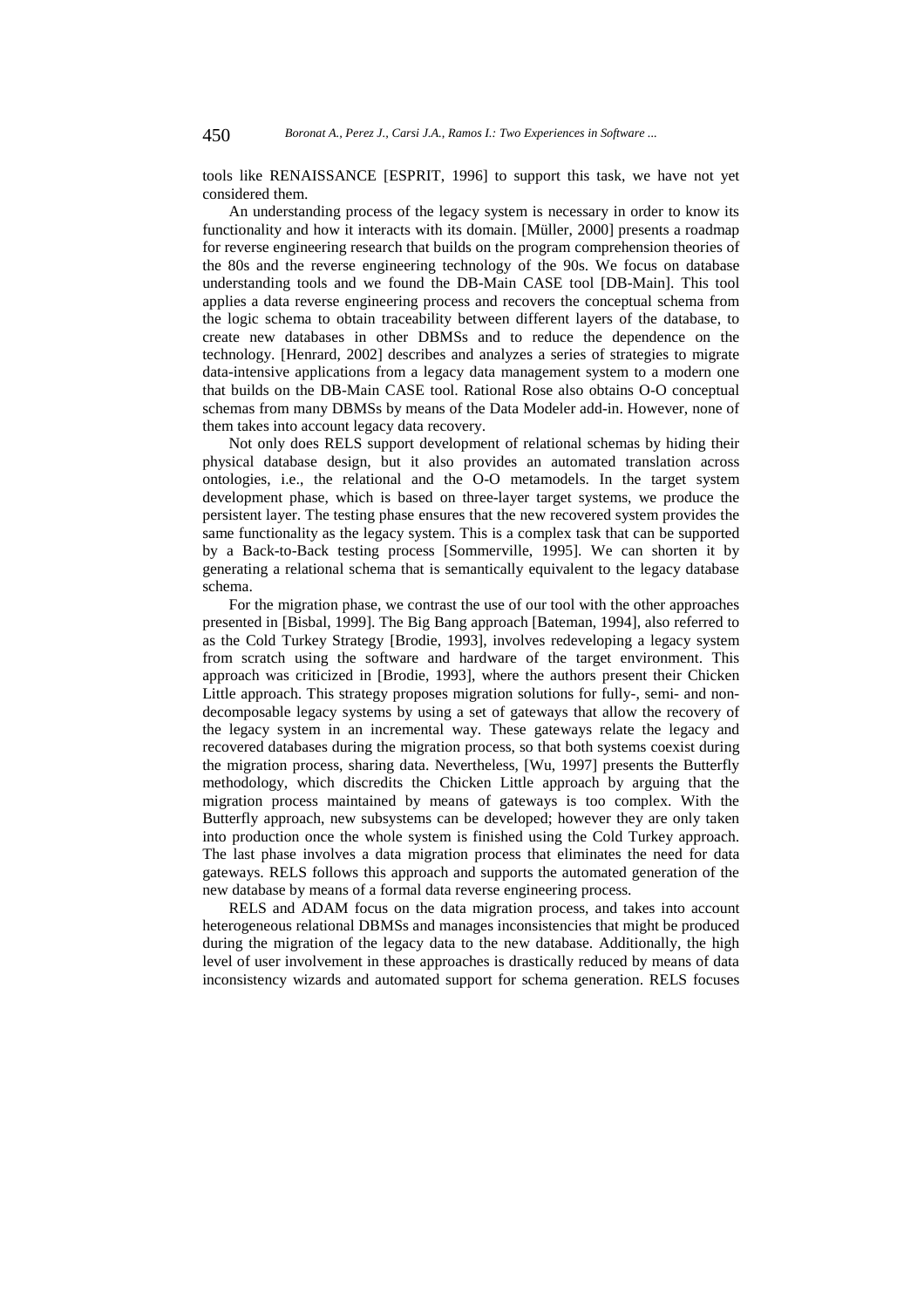on relational DBMS, but it can also be applied to COBOL legacy systems whose persistent layer is based on a flat file by interpreting it as a relational table.

Several DBMS allow for data migration using their ETL tools. This migration can be done by means of SQL statements or user-defined scripts that can be executed on the database. However, these tools do not provide automatic support for the generation of these statements and scripts as the data migration tool does. For this reason, DB administrators must write the migration code manually.

There are several proposals that study new algorithms to perform data migration more efficiently, e.g., [Anderson, 2001] and [Khuller, 2003]. They focus on the physical consistency of the data persistence when the physical storage configuration must be changed, whereas we stay at a high logical level.

The most similar approach to ADAM is TESS [Staund, 2000], which revolves around an automatic process that is based on schema evolution, and it uses an intermediate language that is generated from the relational schema code. This is an important difference with our approach, because we deal directly with the O-O conceptual schemas, and do not have to translate them into an intermediate language. The O-O conceptual schemas give us a higher level of abstraction and eliminate the translation process.

The Varlet Database [Jahnke, 1998] support to transform a relational schema into an O-O conceptual schema and migrates the legacy data to the new O-O database. However, our approach considers a relational database as the persistence layer of an object society and migrates information to it. Furthermore, in Varlet, the legacy relational schema is enriched with semantic information that is extracted from several sources as the application source code. In our approach, this semantic information is given by the user interactively.

# **7 Final Remarks and Further Work**

This paper reports on two experiences in software evolution that provide support to legacy system recovery and data migration. To recover a legacy system, we use an algebraic approach by using algebra terms to represent models. RELS provides a data reverse engineering process supported by a term rewriting system that applies a set of rewriting rules, and obtains the term that represents the target O-O model. RELS also generates a data migration plan that specifies the data copy process to keep all the legacy knowledge in the new recovered application database. This entire process should be checked by a designer who could intervene, if necessary, to obtain a more accurate result.

The data migration problem is also introduced for the O-O conceptual schemas evolution where persistent layers are formed by relational databases. In this case, a matching process is applied between both O-O models to generate mappings between them that are used in the generation of the data migration plan. The automatic generation process gives us a preliminary version of a data migration plan that can be modified later by the designer. The contents and structure of the data migration plan are generated by means of a set of patterns. The high abstraction level of the migration language allows us to be independent from the underlying DBMS.

RELS and ADAM work for several heterogeneous models by means of mappings between them that allows transformations between models of heterogeneous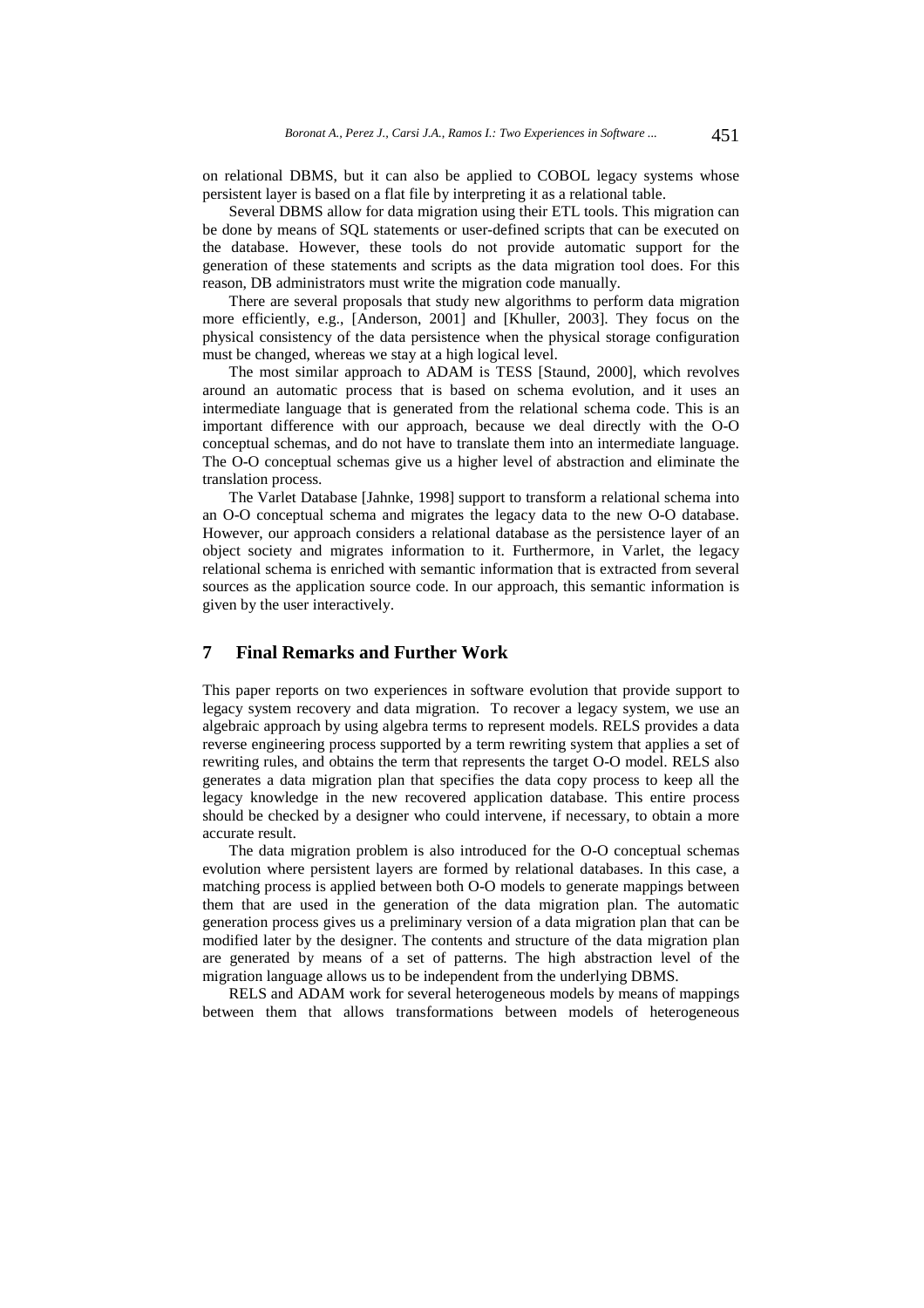metamodels. Model management aims at solving problems related to model representation and its manipulation. This is done by considering models as first-class citizens that are manipulated by means of abstract operators. This approach permits the automation of model manipulation tasks. Therefore, it completely involves all the tasks carried out in our projects. In future projects, we will propose a model management platform that permits model representation and manipulation using an algebraic approach.

## **References**

- [Anderson, 2001] Anderson, E., Hall J., Hartline, J., Hobbes, M., Karlin, A., Saia, J., Swaminathan, R., Wilkes, J. (2001). An Experimental Study of Data Migration Algorithms. *Proc. of Workshop on Algorithm Engineering*, pages 145-158.
- [Anaya, 2003] Anaya, V.**,** Carsí, J.A., Ramos, I. (2003). Automatic evolution of database data. *Novática*, 164: 51-55.
- [Balzer, 1985] Balzer, R. (1985). A 15 Year Perspective on Automatic Programming. *IEEE Transactions on Software Engineering*, 11(11): 1257-1268.
- [Bateman, 1994] Bateman, A., Murphy, J. (1994). Migration of Legacy Systems. School of Computer Applications, Dublin City University, Working Paper CA-2894.
- [Bisbal, 1999] Bisbal, J., Lawless, D., Wu, B., Grimson, J. (1999). Legacy Information Systems: Issues and Directions. *IEEE Software*. 16(5): 103-111.
- [Boggs, 2002] Boggs, W., Boggs, M. (2002). Mastering UML with Rational Rose 2002. Sybex.
- [Brodie, 1993] Brodie M., Stonebraker M. (1993). DARWIN: On the Incremental Migration of Legacy Information Systems; Technical Report TR-022-10-92-165 GTE Labs Inc.
- [Brodie, 1995] Brodie, M. and Stonebraker, M. (1995). *Migrating Legacy Systems: Gateways, Interfaces and the Incremental Approach*. Morgan Kaufmann.
- [Carsí, 1998] Carsí, J.A., Camilleri, S., Canós, J.H., Ramos, I. (1998). Homogeneous graphical user interface to design and use information systems. *Proc. JIS'98, III Workshop on Software Engineering*, Murcia, Spain.
- [Carsí, 1999] Carsí, J.A. (1999). OASIS as conceptual framework to treat the software evolution, PhD Thesis, Technical University of Valencia, Spain (in Spanish).
- [Chaffin, 2000] Chaffin, M., Knight, B., Robinson, T. (2000). *Professional SQL Server 2000 DTS (Data Transformation Services)*, Wrox.
- [DB-Main] Hick, J., Englebert, V., Roland, D., Henrad, J., Hainaut, J. The DB-MAIN Database Engineering CASE Tool. http://www.fundp.ac.be/recherche.
- [ESPRIT, 1996] Lancaster University (1996). RENAISSANCE Project Methods & Tools for the evolution and reengineering of legacy systems.
- [Gamma, 1994] Gamma, E., Helm, R., Johnson, R., Vlissides, J. (1994). *Design Patterns: Elements of Reusable Object-Oriented Software*. Addyson-Wesley.
- [Hainaut, 1996] Hainaut, J. L., Henrard, J., Roland, D., Englebert, V., Hick, J.M (1996). Structure Elicitation in Database Reverse Engineering. *Proc. WCRE'96*, pages 131-140.
- [Henrard, 2002] Henrard, J., Hick, J.M., Thiran, P., Hainaut, J.L. (2002). Strategies for Data Reengineering. *Proc. WCRE'02*, Richmond, Virginia, USA.
- [Jahnke,1998] Jahnke, J.H., Zundorf, A. (1998). Using Graph Grammars for Building the Varlet Database Reverse Engineering Environment. Theory and Application of Graph Transformations. Technical Report TR-RI-98-201, University of Paderborn, Germany.
- [Khuller, 2003] Khuller, S., Kim, Y., Wan, Y. (2003) Algorithms for Data Migration with Cloning. *SIAM Journal on Computing*, 33(2): 448 – 461.
- [Kifer, 1995] Kifer, M. (1995). Deductive and Object Data Languages: A Quest for Integration, *Proc. of the DOOD'95*. Singapore.